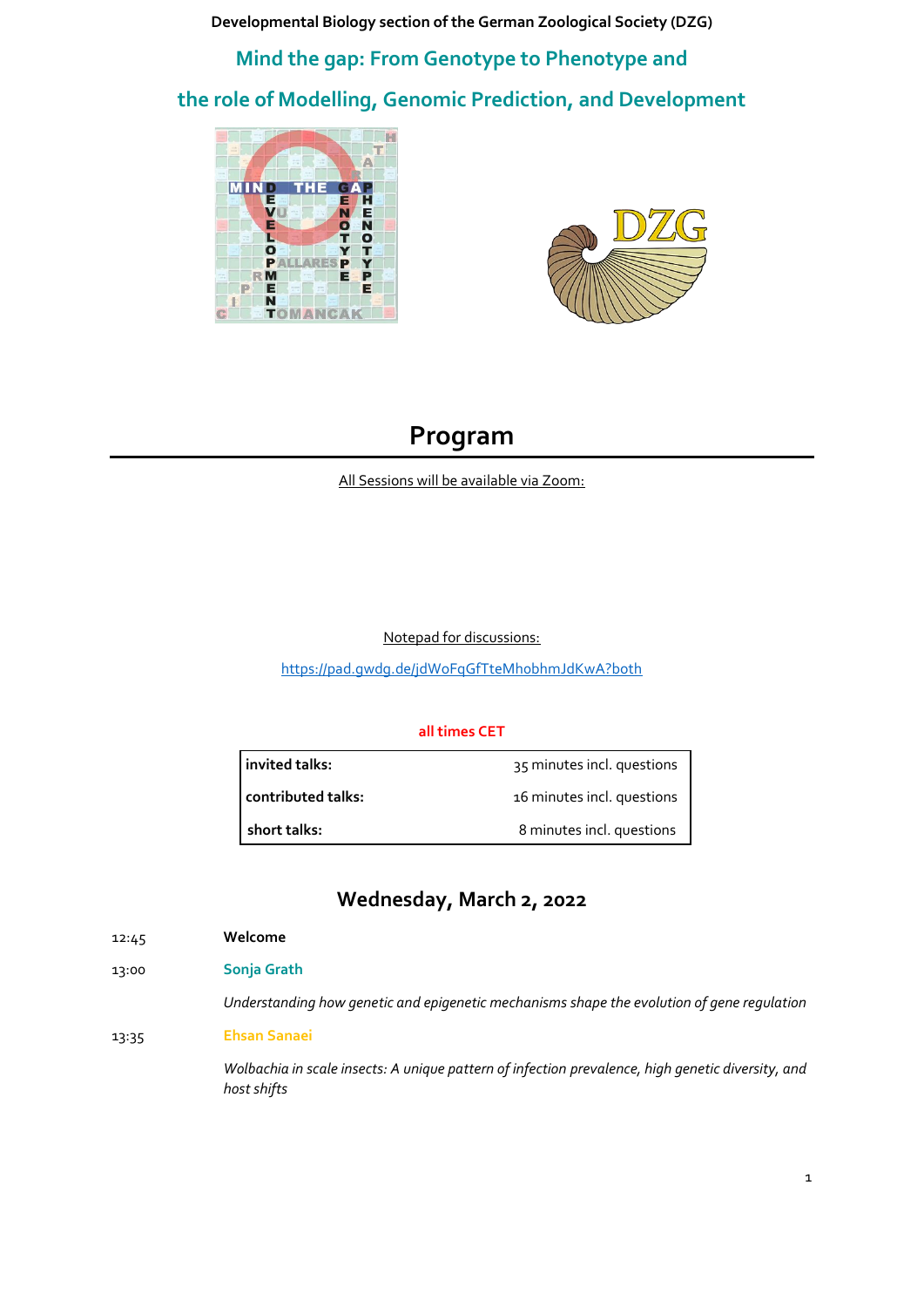| 13:51 | Alejandro Obispo Valencia                                                                                                                                            |
|-------|----------------------------------------------------------------------------------------------------------------------------------------------------------------------|
|       | Associating gene expression dynamics to the development of the gregarious phenotype in the<br>main pest locust                                                       |
| 14:07 | <b>Somia Saadi</b>                                                                                                                                                   |
|       | Comparative study on the gene expression levels in the gonads of the desert locust Schistocerca<br>gregaria in gregarious (outbreak) and solitarious (normal) phases |
| 14:23 | <b>Roland Zimm</b>                                                                                                                                                   |
|       | Evolutionary lessons from a theoretical developmental morphospace of shark teeth                                                                                     |
| 14:31 | <b>Emma Gairin</b>                                                                                                                                                   |
|       | Modelling the development of pigmentation patterns during zebrafish and clownfish<br>metamorphosis                                                                   |
| 14:39 | Coffee                                                                                                                                                               |
| 15:00 | <b>Luisa Pallares</b>                                                                                                                                                |
|       | Genotype-by-Environment interactions are key for the understanding of the dynamic nature of<br>genotype-phenotype maps                                               |
| 15:35 | <b>Ekaterina Osipova</b>                                                                                                                                             |
|       | Loss of a key muscle gluconeogenic enzyme contributed to the evolution of adaptive metabolic<br>traits in hummingbirds                                               |
| 15:51 | <b>Tânia Paulo</b>                                                                                                                                                   |
|       | Mechanisms underlying adaptation of D. melanogaster against oral infection with P.<br>entomophila - genomic versus transcriptomic approaches                         |
| 16:07 | <b>Amanda Glaser-Schmitt</b>                                                                                                                                         |
|       | Dynamics and stage-specificity of coding and non-coding gene expression during Drosophila<br>melanogaster larval development                                         |
| 16:23 | <b>Saudat Alishayeva</b>                                                                                                                                             |
|       | The role of the adaptive evolution on the non-coding regulatory sequences during ascidian<br>embryogenesis                                                           |
| 16:31 | <b>Arnaud Martin</b>                                                                                                                                                 |
|       | Gephebase: knowledge integration of genotype-to-phenotype variation in eukaryotes                                                                                    |
| 16:39 | Coffee                                                                                                                                                               |
| 17:00 | <b>Discussion and Social Evening</b>                                                                                                                                 |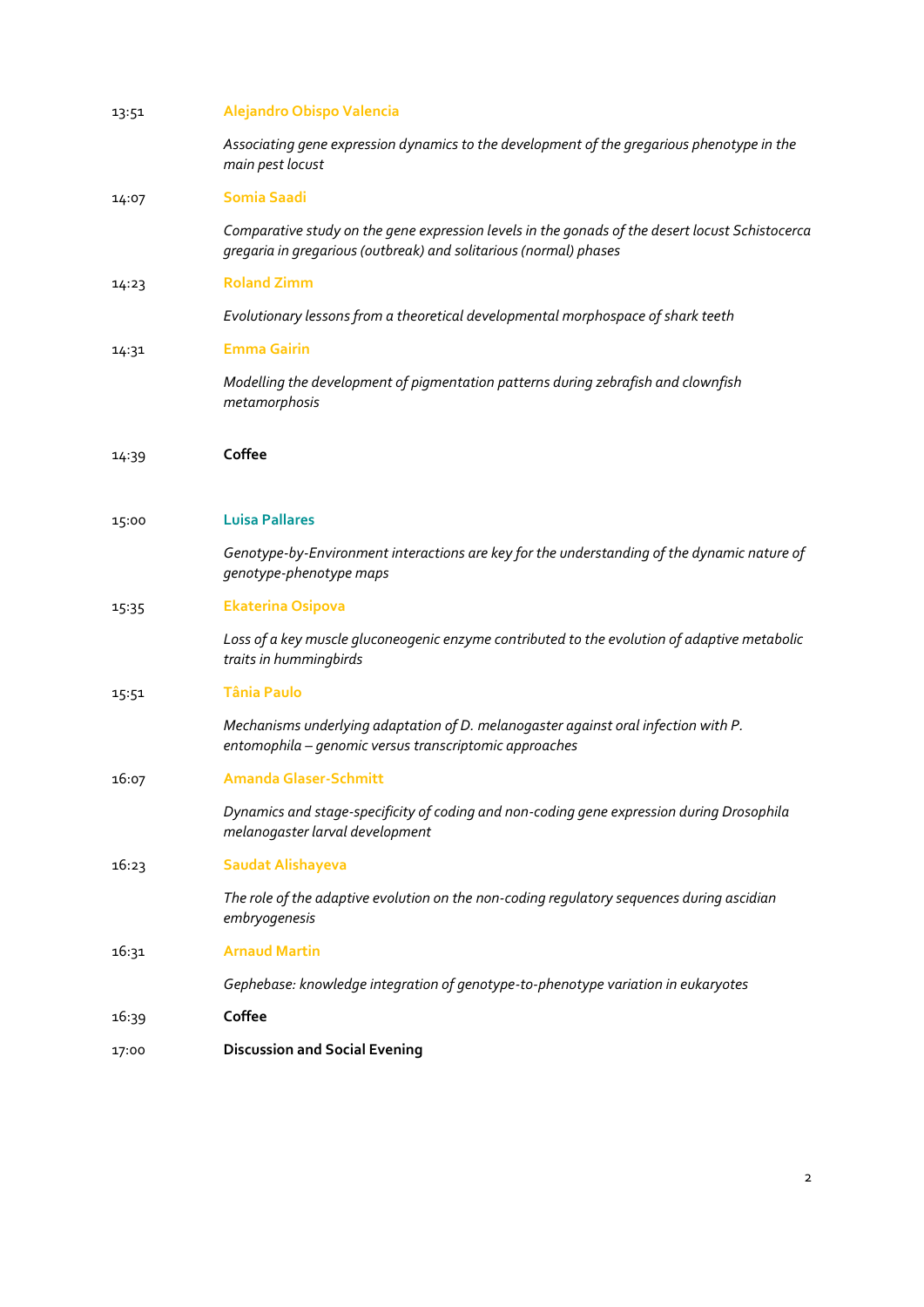# **Thursday, March 3, 2022**

| 13:00 | Hanh Vu                                                                                                                                 |
|-------|-----------------------------------------------------------------------------------------------------------------------------------------|
|       | Size matters: How does the planarian flatworm know it has grown enough?                                                                 |
| 13:35 | <b>Miriam Merenciano</b>                                                                                                                |
|       | The interplay between developmental stage and environment determines the adaptive effect of<br>a natural transposable element insertion |
| 13:51 | <b>Ting-Hsuan Lu</b>                                                                                                                    |
|       | Identification of a novel subnetwork involved in eye size variation between Drosophila<br>melanogaster and D. mauritiana                |
| 14:07 | <b>Linh Dang</b>                                                                                                                        |
|       | Integration of functional genomics data to molecularly characterize eye size variation between<br>D. americana and D. novamexicana.     |
| 14:15 | <b>Gordon Wiegleb</b>                                                                                                                   |
|       | Gene expression divergence during Drosophila head development on single nuclei resolution                                               |
| 14:23 | Konstantina Filippopoulou                                                                                                               |
|       | Evolution of development of neuronal diversity                                                                                          |
| 14:31 | Sonja Prohaska                                                                                                                          |
|       | Modelling histone modification dynamics supports histone epigenetics as a driving force of cell<br>differentiation                      |
| 14:39 | Coffee                                                                                                                                  |
| 15:00 | Nikola-Michael Prpic Schäper                                                                                                            |
|       | How do we translate genotype information into phenotype information?                                                                    |
| 15:35 | <b>Maridel Fredericksen</b>                                                                                                             |
|       | OTL study reveals candidate genes underlying host resistance in a Red Queen model system.                                               |
| 15:51 | <b>Henrike Indrischek</b>                                                                                                               |
|       | Vision-related convergent gene losses reveal SERPINE3's unknown role in the eye                                                         |
| 16:07 | <b>Ellen McMullen</b>                                                                                                                   |
|       | Disparity in phenotypes: regulation of carbohydrate transport at the blood-brain barrier                                                |
| 16:15 | Memet Gözüböyük                                                                                                                         |
|       | The Lim homeobox 1 (Lim1) gene and leg development in Drosophila melanogaster                                                           |
| 16:23 | Coffee                                                                                                                                  |
| 17:00 | <b>Discussion and Social Evening</b>                                                                                                    |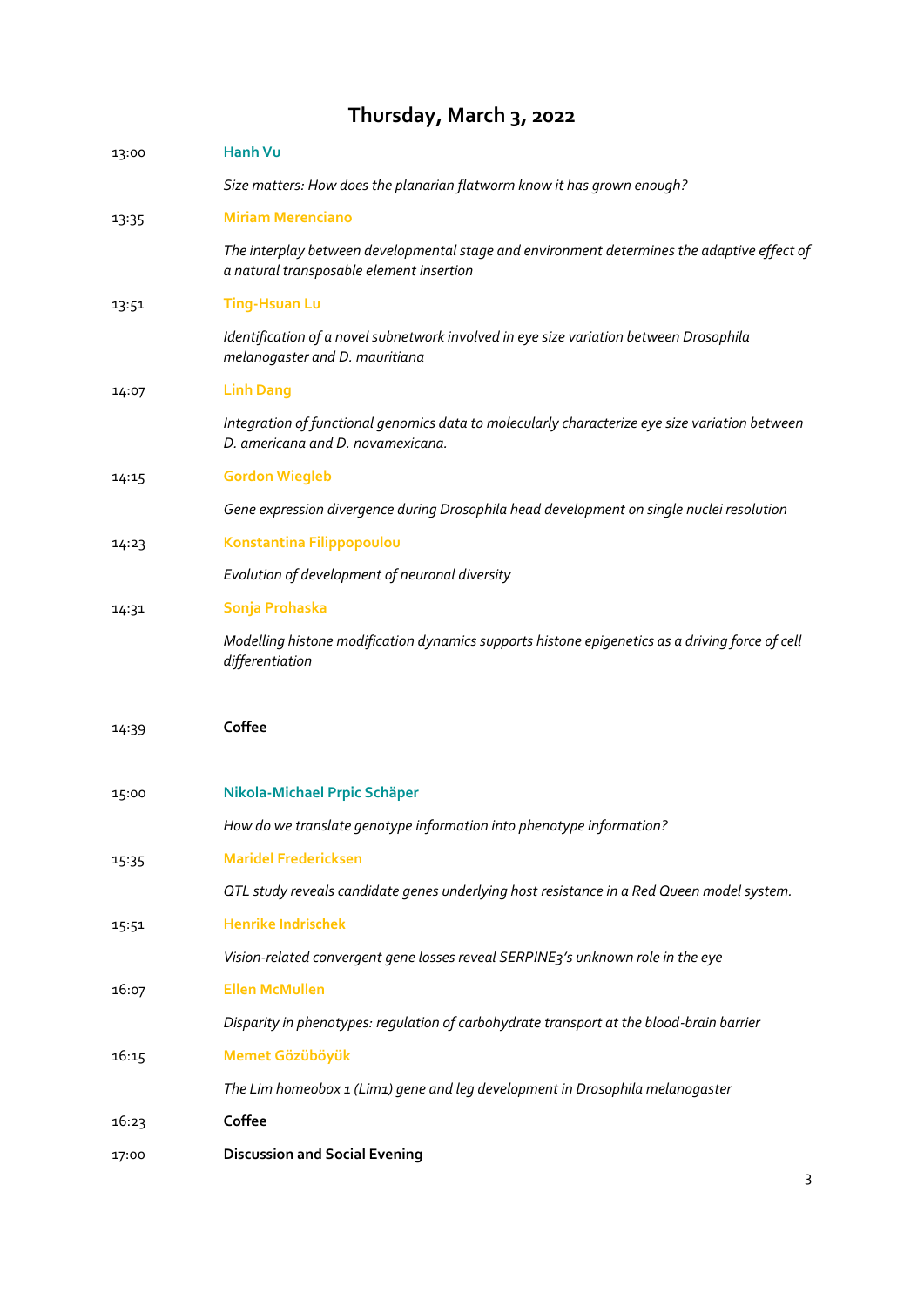# **Friday, March 4, 2022**

| 13:00 | <b>Pavel Tomancak</b>                                                                                                          |
|-------|--------------------------------------------------------------------------------------------------------------------------------|
|       | <b>Evolution of Morphogenesis</b>                                                                                              |
| 13:35 | Deepak Dharmadhikari                                                                                                           |
|       | Natural variation of wing pigmentation spot in a population of Drosophila biarmipes                                            |
| 13:51 | <b>Victoria Sharp</b>                                                                                                          |
|       | Strobilation and ephyra survivorship in Cassiopea xamachana associating with diverse<br>Symbiodiniaceae species                |
| 14:07 | <b>Maurijn van der Zee</b>                                                                                                     |
|       | Ecdysone regulates dorsal closure and is the main target of selection for fast embryonic<br>development in Tribolium castaneum |
| 14:23 | Franziska Krämer                                                                                                               |
|       | Creation and preliminary phenotype characterization of a stable Tribolium Zerknüllt 1 knock-<br>out line                       |
| 14:39 | Coffee                                                                                                                         |
| 15:00 | Final Discussion and Wrap-up                                                                                                   |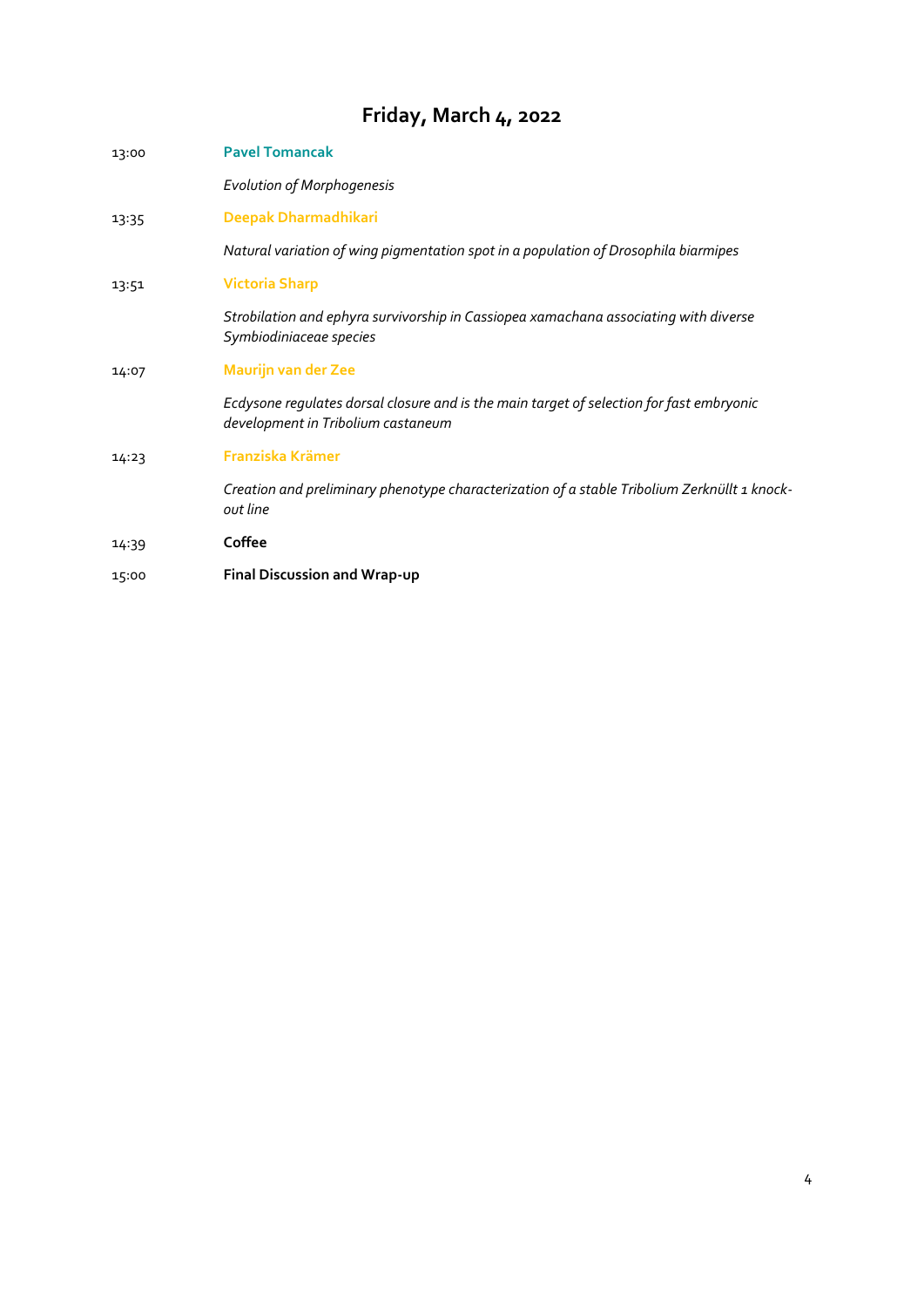## **Wednesday, March 2, 2022**

## **Sonja Grath**

## **Evolutionary Biology, Ludwig-Maximilians-Universität (LMU) Munich**

#### *Understanding how genetic and epigenetic mechanisms shape the evolution of gene regulation*

We are generally interested in understanding the mechanisms of how one specific genome can give rise to the vast phenotypic diversity we see between individuals or sexes of one species, but also between tissues or even individual cells within one individual. The focus of this presentation is the evolution of gene regulation. Gene regulation is a complex interplay of different genetic and epigenetic mechanisms that involve, for example, gene expression, DNA methylation and chromatin accessibility. Phenotypic diversity is often caused by differences in gene regulation. Next generation sequencing technologies to investigate genome-wide expression, chromatin accessibility or methylation levels, allowed us to identify genes and gene networks that are differentially regulated between different phenotypes. Such studies revealed that there can be a tremendous amount of genetic and epigenetic expression divergence between individuals of one species and even between cells within one individual. Further, the individual contribution of different mechanisms on gene regulation can vary between species. DNA methylation, for example, alters gene expression in all kingdoms of life, albeit methylation levels vary widely, in particular in arthropods. In order to better understand the mechanisms behind gene regulation and their interactions, we use both computational and experimental approaches. The long-term goal is to identify specific molecular pathways that foster gene regulation and gene expression variation and to determine the genetic and epigenetic mechanisms responsible for controlling these pathways. A further goal is to determine the networks of pathways and how interaction and co-expression of several genes together contribute to an organismal phenotype.

## **Ehsan Sanaei**

#### **School of Environmental Science, Griffith University, Brisbane**

## *Wolbachia in scale insects: A unique pattern of infection prevalence, high genetic diversity, and host shifts*

Wolbachia is one of the most successful endosymbiotic bacteria of arthropods. It is a master manipulator, modifying its hosts' biology in many ways to increase its vertical (maternal) transmission. Wolbachia can also undergo host shifts that can be mediated by ecological vectors such as shared host plants or parasitoids. By conducting Illumina pooled amplicon sequencing of 59 infected scale insect samples and 16 direct associates of scale insects (including wasps and ants), I determined 63 Wolbachia strains in these species belonging to supergroup A, B and F. Finally, I fitted a Generalised Additive Mixed Model (GAMM) to assess factors influencing Wolbachia sharing among scale insect species. I found strong effects of host phylogeny without any significant contribution of host geography. This finding can explain a large number of reported Wolbachia host-shifting among congeneric species.

#### **Alejandro Obispo Valencia\*,** Somia Saadi, Noureddine Bakkali & Mohammed Bakkali

#### **Departamento de Genética, University of Granada, Granada**

## *Associating gene expression dynamics to the development of the gregarious phenotype in the main pest locust*

The catastrophic effects of locust plagues in many poor countries, especially in south-east Africa, are notorious and well known. Yet, the molecular basis (see gene expression) that results in such striking phenotype is still largely unknown. Phase polyphenism is an extreme case of phenotypic plasticity that involves two opposite and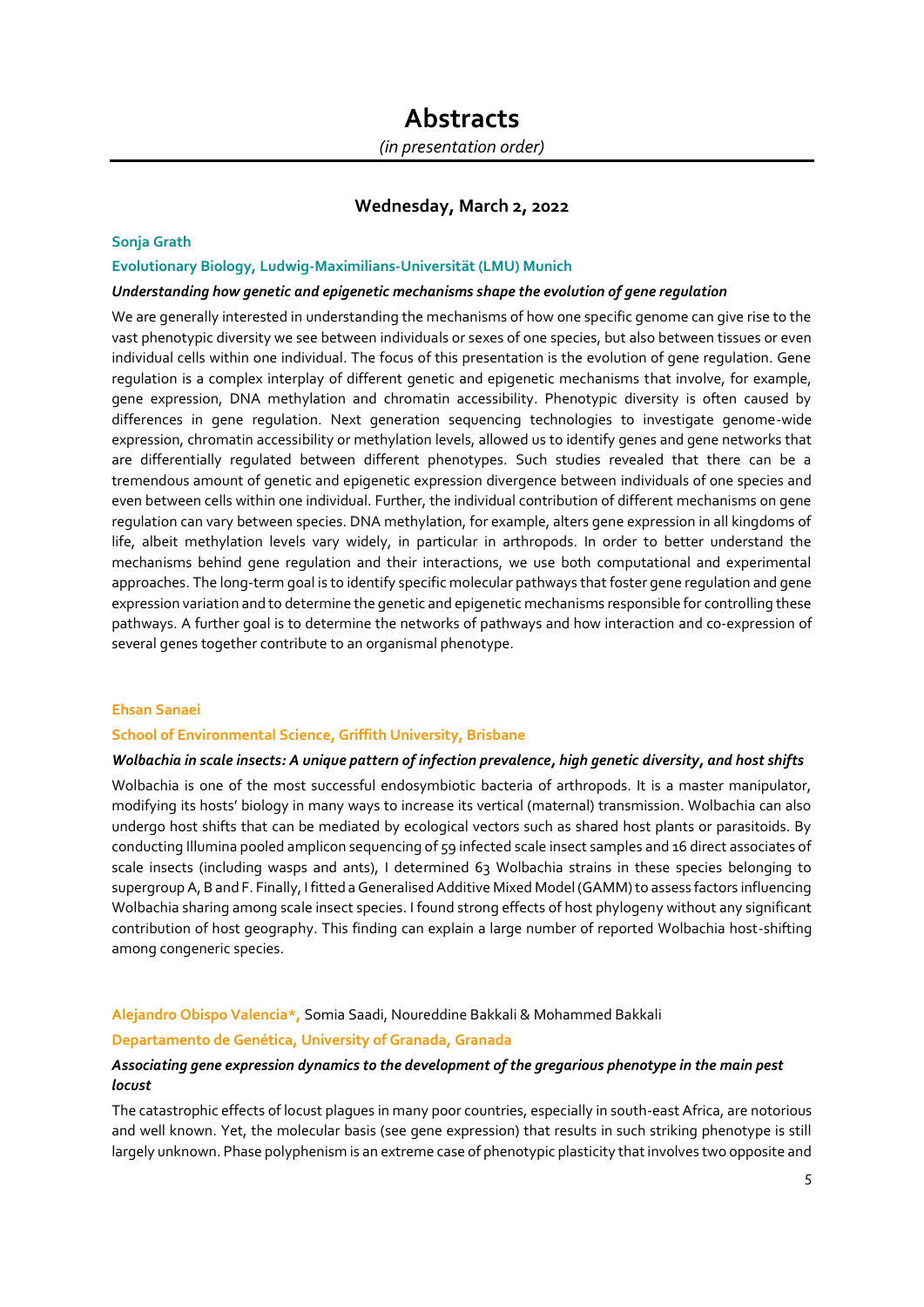exclusive phases, in the case of the dessert locust: solitary and gregarious ones. The differences between both phases affect the behaviour, physiology, development, morphology, both size, color as well as the reproduction of the animal. Whereas solitary locusts molt six times in order to reach adulthood and are larger, green, cryptic and less active; after a population outbreak the locusts are smaller, have a yellow and black pattern, active, swarm and develop faster - molt only five times before reaching adulthood. Outbreaks are promoted mostly by environmental, chemical, visual and mechanical stimuli, which after trespassing a certain threshold promote the animal shift from solitarious to gregarious. Recent RNA-seq studies by our group show deep differences in gene transcription levels in the central neuron system of the solitarious and gregarious locusts. However, potential key genes for the triggering and development of the gregarious phenotype remain unknown. We thus considered that two studies need to be done: (1) a comparative time-course experiment for revealing the dynamics of the gene expression changes throughout the development of the gregarious phenotype and (ii) a similar analysis on a non-outbreak grasshopper species in order to filter the results. We thus exposed solitary *S. gregaria* specimens to stimuli known to trigger gregariousness and we sampled at 11 time points. A similar experiment was carried out using *Eyprepocnemis plorans*—a non-pest species. RNAs were sequenced and we are now assembling transcriptomes. Meanwhile, we are developing new techniques for future experiments. We are especially focused on the in-situ hybridization and gene silencing in order to advance our research towards the functional genomics area. Here we present results of what we have done as well as what we are doing and projecting.

## **Somia Saadi\*,** Alejandro Obispo Valencia, Noureddine Bakkali & Mohammed Bakkali

## **Departamento de Genética, University of Granada, Granada**

## *Comparative study on the gene expression levels in the gonads of the desert locust Schistocerca gregaria in gregarious (outbreak) and solitarious (normal) phases*

*Schistocerca gregaria* is the most dangerous of all pest locusts. It poses a major threat to Africa, the Middle East and Asia. The problem is due to the damage that an extremely increased population causes. Such increase is both due to and affects the reproductive biology of the locust. Normally, locusts form part of the ecosystem where they live as solitarious. When the population size increases, the locusts that live in such crowded conditions turn gregarious and almost every aspect of their biology is affected. Among others, locusts see their reproduction affected. Reproduction is key to understanding and dealing with locust outbreaks. Logically, reproduction depends among others of the proper functioning of the gonads. Being the shift from the solitarious to the gregarious phase of the locusts due to changes in gene expression, we envisaged a study on the changes in gene expression level in the gonads of solitarious and gregarious locusts. We are hence carrying out a comparative RNAseq study aimed at highlighting the gene expression differences that distinguish the functioning of the gregarious (outbreak) ovaries from the solitarious ones, as well as those that distinguish the functioning of the testis of the gregarious locusts from those of the solitarious ones. Here we present the experimental design, the milestones reached, as well as the difficulties we face and the expected outcomes of the research.

### **Roland Zimm**

#### **Institute de Genomique Fonctionnelle de Lyon, ENS de Lyon**

## *Evolutionary lessons from a theoretical developmental morphospace of shark teeth*

Teeth represent an ideal system to study the diversification of phenotypic traits for four reasons: they are present across most classes of vertebrates, allowing for macro-evolutionary comparisons, their shapes display a conspicuous variation both between and within species, and this variation is typically functional and adaptive. Finally, tooth development unfolds rather independently from surrounding structures and can, therefore, be explored in relative isolation. While most tooth research has been conducted in mammalian species, shark dentitions display a comparably rich, albeit typically more gradual, heterodont variation, whose developmental basis remains largely elusive. In order to elucidate how the dynamic interplay of different developmental factors and mechanisms creates phenotypic differences, we take advantage of a mathematical model of shark tooth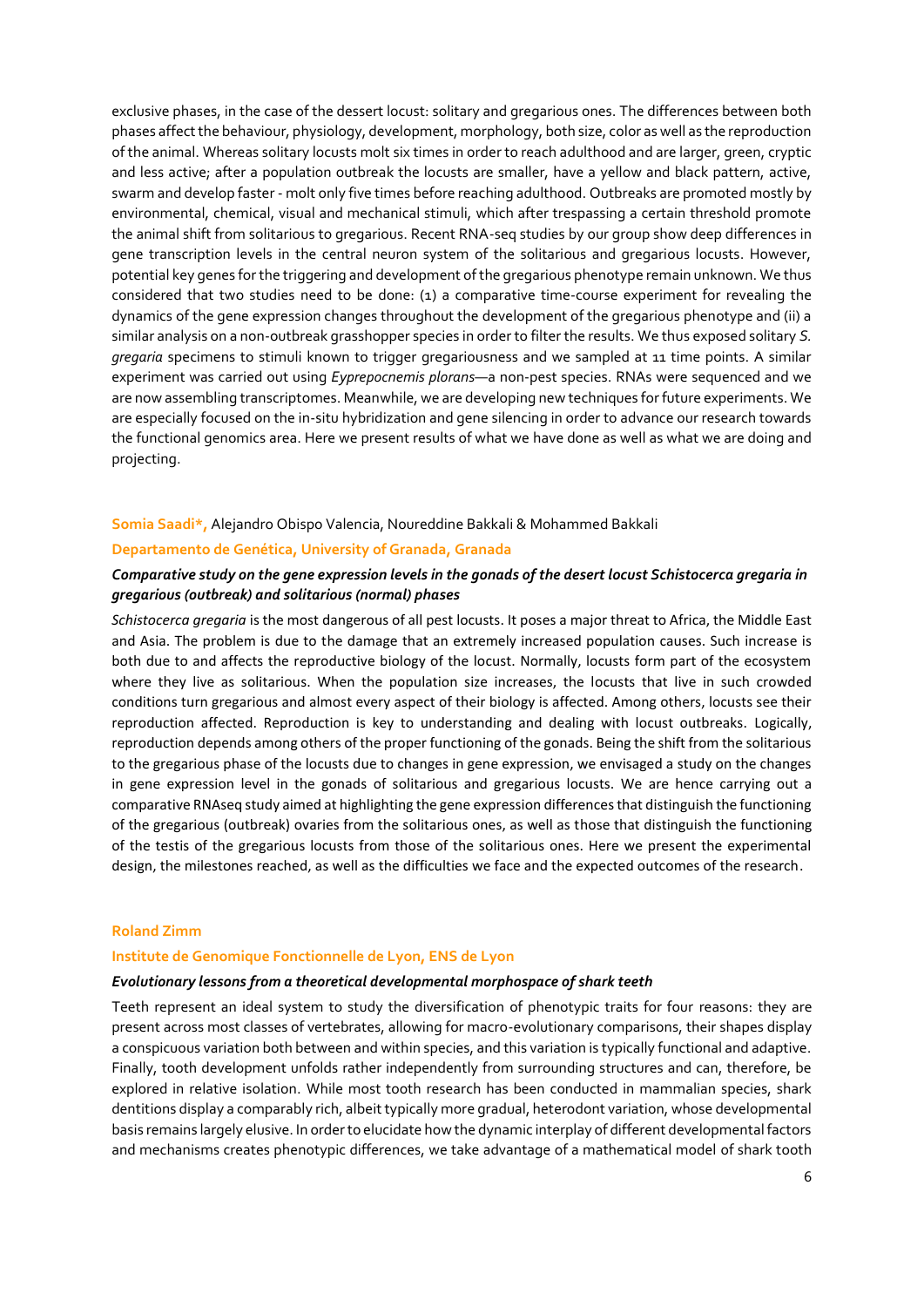development. Varying its parameters, we reproduce heterodonty in the catshark and generate a theoretical morphospace of tooth diversity. With this morphospace, we then characterize developmental properties that give rise to specific phenotypic transitions, and observe general patterns and features of the relationship between genotypic and phenotypic variation.

## **Emma Gairin**

### **Okinawa Institute of Science and Technology, Onna**

## *Modelling the development of pigmentation patterns during zebrafish and clownfish metamorphosis*

Pigmentation patterns can be studied to shed light on links between genotypes and phenotypes – which genes control pigmentation cell positioning and cell-cell interactions and lead to particular skin patterns? In zebrafish and clownfish, wildtype organisms and mutants with varying pigmentation phenotypes can be studied to shed light on the role of different genes in cell-cell interactions and in the resulting phenotypes. Using mechanisms identified in the literature, the pigmentation patterns of wildtype and mutant zebrafish (five different mutation types) were modelled in discrete- and continuous-space models. These models were then modified to reproduce wildtype and snowflake mutant phenotypes and thus provide the first insights into which mechanisms and cell-cell interactions are involved in the development of clownfish pigmentation patterns, which will be linked in future genome studies to link genotypes and phenotypes.

## **Luisa Pallares**

## **Friedrich Miescher Laboratory (FML)/MPI for Biology, Tübingen**

## *Genotype-by-Environment interactions are key for the understanding of the dynamic nature of genotypephenotype maps*

Our understanding of the genetic basis of complex traits, including fitness-related traits, is mostly based on mapping studies that identify genotype-to-phenotype associations. Due to the challenges in performing highresolution mapping experiments, such genotype-phenotype map in usually explored in just one environment. However, evolutionary theory as well as empirical work suggest that such map is often environmentallydependent, and that such genotype-by-environment (GxE) interactions are key to understanding phenotypic variation. Here, I will explore how large-scale genomics experiments can help us unravel the role that GxE interactions play in shaping phenotypic variation in outbred populations of Drosophila melanogaster. In particular, I will focus on the genetic basis of lifespan and how different dietary conditions shape such genetic architecture, shedding light on the evolutionary history of alleles that reduce lifespan in stressful diets.

### **Ekaterina Osipova**

### **Senckenberg Institute, Frankfurt am Main**

## *Loss of a key muscle gluconeogenic enzyme contributed to the evolution of adaptive metabolic traits in hummingbirds*

Hummingbirds are the only birds that evolved true hovering flight, and they have the striking ability to fuel this energy-demanding activity almost entirely with recently-ingested sugars. The genomic underpinnings of these extreme metabolic muscle adaptations are largely unknown. We generated a long-read based chromosomelevel assembly of the long-tailed hermit, a member of a sister clade to most other hummingbirds, and performed a genome-wide screen for genes that have been specifically inactivated in the ancestral hummingbird lineage. This screen identified the loss of FBP2, a key gluconeogenic enzyme that is active in muscles. Loss of FBP2 occurred around a time where energy-demanding hovering flight is thought to have evolved in hummingbirds. Using CRISPR-Cas9 to generate a partial FBP2 knockout in an avian muscle cell line, we show that downregulating FBP2 upregulates glycolytic flux and mitochondrial respiration, coincident with an increased mitochondria number. Furthermore, genes involved in mitochondrial respiration and organization have upregulated expression in flight muscle of hummingbirds. Together, these results suggest that FBP2 loss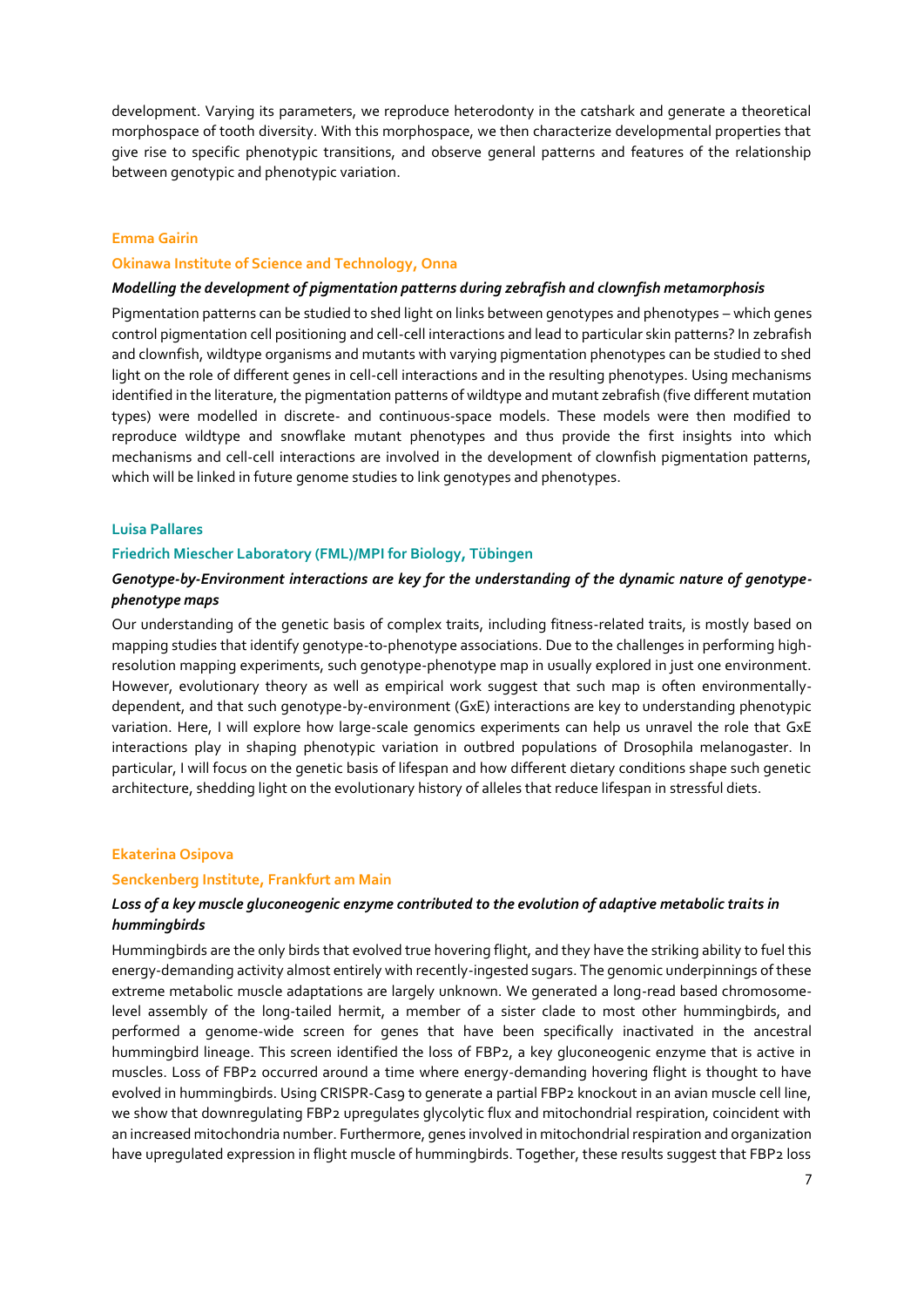was likely a key step in the evolution of metabolic muscle adaptations required for hovering flight, and illustrate how loss of ancestral genes can contribute to phenotypic adaptations.

#### **Tânia Paulo**

## **Instituto Gulbenkian de Ciência, Oeiras**

## *Mechanisms underlying adaptation of D. melanogaster against oral infection with P. entomophila – genomic versus transcriptomic approaches*

In nature, hosts suffer strenuous selective pressures by pathogens, which they try to counteract by deploying immune defence strategies. For Drosophila melanogaster these defences encompass behavioural, developmental and physiological dimensions and although much is known about immunity in this model, gaps remain on how evolution can act on these responses.To address this, we have previously selected an outbred population of D. melanogaster against oral infection with its natural pathogen Pseudomonas entomophila. After just 10 generations of selection, almost 100% of the population had higher survival upon infection and this increased survival was maintained, even under relaxed selection, for over 80 generations. Initially we characterized bacterial load dynamics of *P. entomophila* at different timepoints in our populations to find that Evolved flies were clearing the infection faster and more efficiently than its Control counterparts, which pointed to an acquired higher resistance capability. In parallel, and to understand the genetic basis of such rapid and efficient adaptation we performed Pool-Sequencing of the two regimes at different timepoints of the selection experiment. Simultaneously, and considering the maintenance of the adapted phenotype under relaxed selection, we performed RNA-Seq at different timepoints throughout infection, both of wholebody samples and of gut-specific samples. Our results showed distinct differential expression profiles between local and whole-body responses between our two adapted populations, even though there were clear overlaps at the individual candidate gene level, displaying that our selective pressure acted in a holistic manner. Additionally, and in an attempt to further relate genotype with phenotype, we compared the main candidates of the Pool-Seq with the ones obtained through transcriptomic analysis to realize that there were very few intersections, evidencing a level of disparity between genomic changes and subsequent gene expression. Currently we are validating the main candidates of our multiple approaches using RNAi knockdowns and hope to shed light on the contribution of each study to explain our adapted phenotype as well as the relative importance of each identified physiological mechanism to the overall increased survival upon infection.

## **Amanda Glaser-Schmitt**

## **Evolutionary Biology, Ludwig-Maximilians-Universität (LMU) Munich**

## *Dynamics and stage-specificity of coding and non-coding gene expression during Drosophila melanogaster larval development*

Gene expression variation is pervasive across all levels of organismal organization, including development. In Drosophila melanogaster, transcriptional turnover during development is particularly extensive and often rapid. Few studies, however, have examined variation in developmental transcriptional dynamics among populations, or how it can contribute to phenotypic divergence. We examined coding and non-coding gene expression in the fat body of an ancestral African and a derived European population across three developmental stages spanning ten hours of development at the cusp of metamorphosis. Expression divergence between populations was extensive and largely stage-specific, with the late wandering stage being the most divergent. Coding gene expression divergence among genotypes within another derived population at this stage was also extensive, suggesting increased expression variation among genotypes may be a feature of this stage. During this stage, we also detected an excess of lncRNAs upregulated in the derived population, but a dearth of lncRNAs upregulated in the ancestral population during two wandering larval stages, suggesting the importance of higher and more extensive lncRNA expression in the derived population during these stages. Gene expression dynamics across stages were also highly divergent and the temporal breadth of both coding and non-coding gene expression became more restricted in the derived population. Using differential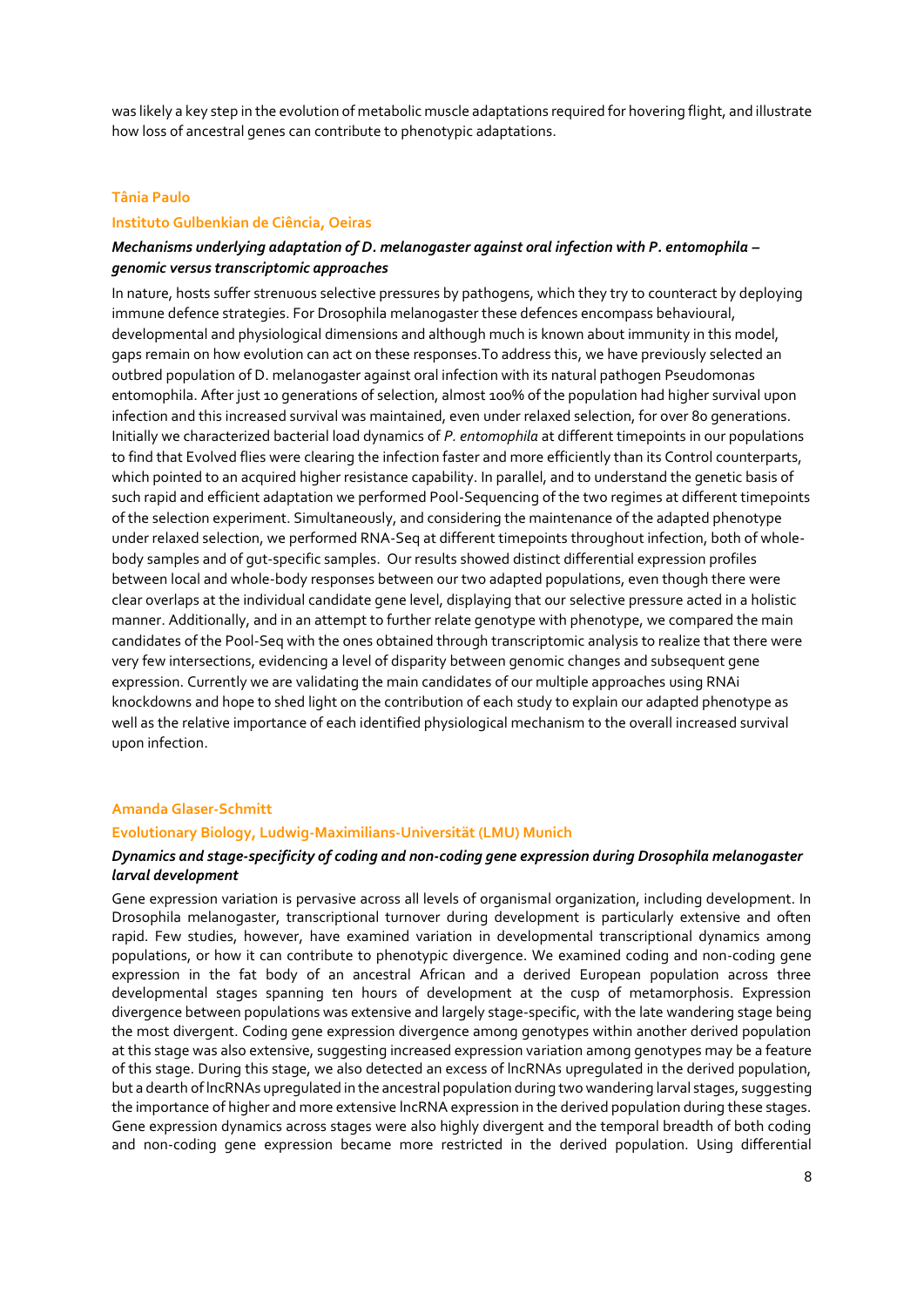expression and network analyses, we identified genes with expression associated with population, approximately 10–25% of which showed population differentiation at the sequence level consistent with local adaptation. Taken together, our results shed light on the temporal dynamics of expression variation within and among populations, as well as how this variation contributes to differentiation between derived and ancestral populations.

#### **Saudat Alishayeva**

## **Harvard University, Boston/MA**

## *The role of the adaptive evolution on the non-coding regulatory sequences during ascidian embryogenesis*

The recent speciation between *Ciona intestinalis* and *Ciona Robusta* provides an excellent system for studying selection pressures. Despite the highly similar phenotypic characteristics, these two species differ in terms of adaptation to temperature and their geographic distribution. While the distribution of *C. intestinalis* is mostly reserved to the Mediterranean and North-East Atlantic regions, *C. robusta* has adapted to a warmer climate and invaded many geographic zones, including Australia, South America, and Africa. In ascidians, such adaptation to temperature is linked to developmental processes. Despite the abundance of descriptive studies, there is still a gap in understanding the mechanistic and evolutionary origins of adaptations that happen during development. In this project, I assessed the role of positive selection on regulatory elements that are specific to different stages of ascidian development. I used chromatin accessibility data as a metric for defining developmental regulatory elements because open chromatin upstream of the genes is known to be associated with gene regulatory functions, such as gene expression and gene silencing. Apart from identifying which regulatory elements are under positive selection, I also analysed genes that were in close proximity to these regulatory elements. This is the first study to assess the role of adaptive evolution on regulatory elements in the context of ascidian ontogeny.

## **Arnaud Martin**

#### **George Washington University, Washington / USA**

*Gephebase: knowledge integration of genotype-to-phenotype variation in eukaryotes* We developed Gephebase (gephebase.org) over the past decade as way to keep track of the Loci of Evolution and Domestication: in short, the genes and mutations that have been mapped or confirm to underlie a specific trait variation of adaptive or domestic potential. The need for an evolutionarily broad compilation of this literature is urgent and helps developmental biologists to make sense of the genetic loci that underlie morphological evolution (or other traits). In this short talk, I will briefly present the database and its associated challenges.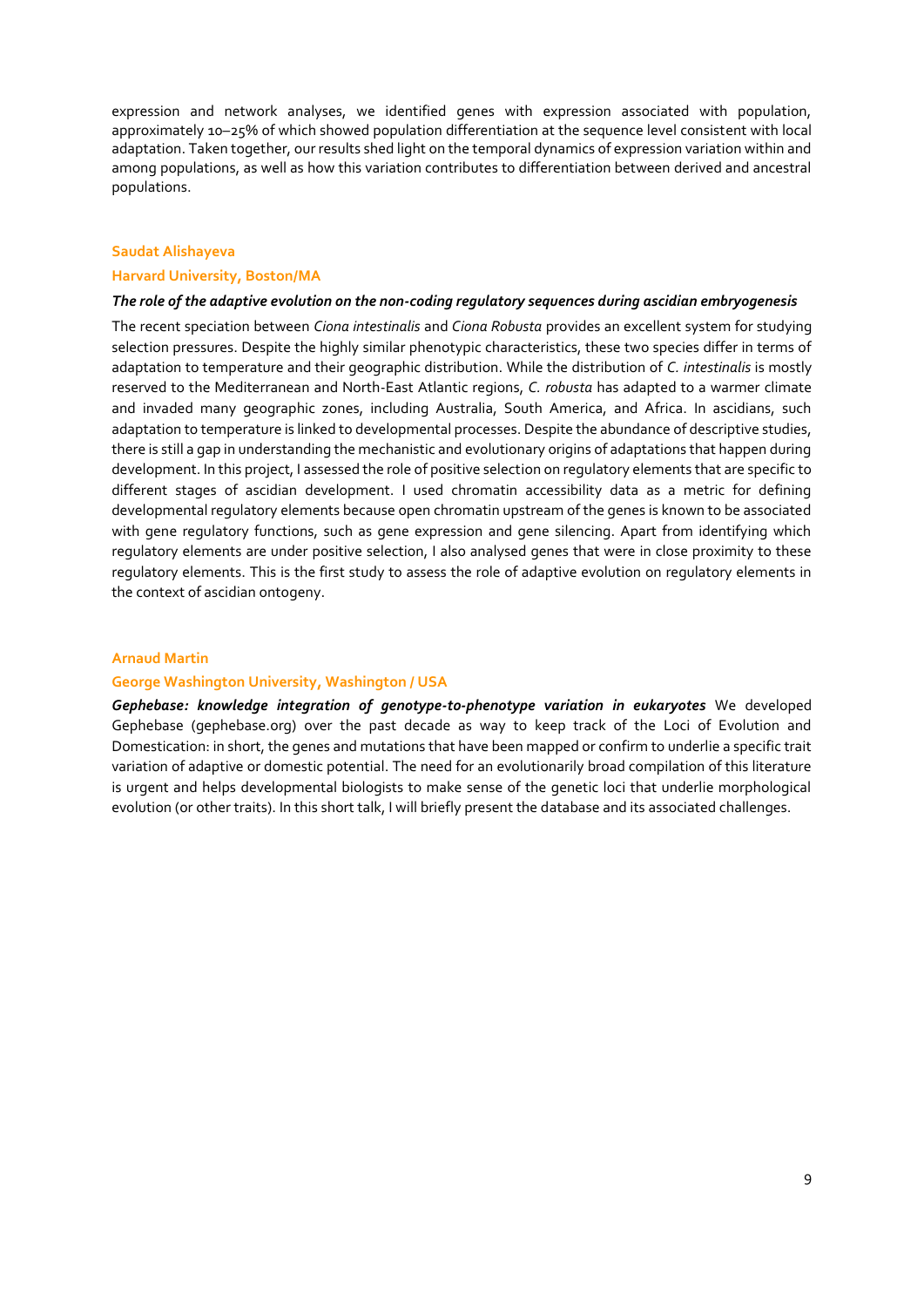## **Thursday, March 3, 2022**

#### **Hanh Vu**

## **EMBL Heidelberg**

## *Size matters: How does the planarian flatworm know it has grown enough?*

Body size is a defining feature of each and every animal species with important implications for organismal physiology. However, little is known about how animals "sense" how big they are, so that they can tune their physiology accordingly and ultimately stop growing when they have reached the right size. In my talk, I will present our efforts to understand body size sensing in a remarkable animal with extreme body size plasticity: the planarian flatworm *Schmidtea mediterranea*. Instead of having a fixed body size like most adult animals, planarians continuously adjust their size over two orders of magnitude (from 0.5-40mm in length) according to food availability. Based on our observations that body size fluctuations are accompanied by changes in gene expression and multiple facets of organismal physiology (e.g. growth, energy storage and sexual maturation), we hypothesized that planarians have a mechanism to actively sense their body size. By RNA interference screening, we identified the Activin signaling pathway as a key component of the body size-sensing mechanism. Perhaps most strikingly, we found that Activin signaling activity is strongly correlated with body size and changes in said signaling dose-dependently modulate size-dependent gene expression and consequently, physiology. Our data collectively suggest the existence of "magnigens" – substances that concentration-dependently convert system size into gene expression and physiological change – in planarians and perhaps also other animals.

#### **Miriam Merenciano**

## **Institute of Evolutionary Biology (CSIC-UPF), Barcelona**

## *The interplay between developmental stage and environment determines the adaptive effect of a natural transposable element insertion*

Transposable elements (TEs) are repetitive DNA sequences with the ability to move along the genome. TEs have been considered a genome-wide source of regulatory elements capable of regulating nearby gene expression. In *Drosophila melanogaster*, the FBti0019985 natural TE insertion has been previously reported to add a transcription start site to the Lime transcription factor. In this work, we performed in vivo reporter assays and gene expression analysis with CRISPR/Cas9 mutants and natural populations to explore the effects of FBti0019985 on Lime expression under different stress conditions and different developmental stages. We found that this insertion acts as an enhancer in the adult stage under immune-stress conditions. Indeed, the deletion of predicted immune-related binding sites in the TE significantly reduces its enhancer activity in infected conditions, confirming that it harbors functional cis-regulatory elements. We also found that the TE upregulates Lime in embryos, however, in this case we could not pinpoint the molecular mechanism. Finally, we found that TE-induced Lime upregulation was associated with tolerance to bacterial infection and with increased egg-to-adult viability probably due to increased glucose release. Our results suggest that different developmental stages and environmental conditions should be tested in order to fully characterize the molecular and functional effects of a genetic variant.

### **Ting-Hsuan Lu**

## **Developmental Biology, Georg-August-University Göttingen**

## *Identification of a novel subnetwork involved in eye size variation between Drosophila melanogaster and D. mauritiana*

Many traits evolve by a combination of variation in many genomic loci with minor phenotypic effects. Moreover, most genes do not act individually, but they are interconnected in gene regulatory networks (GRNs). Revealing variable nodes and modules within GRN, thus has the potential to gain mechanistic insights into phenotypic evolution. The insect head that harbours the compound eyes is a complex quantitative trait that is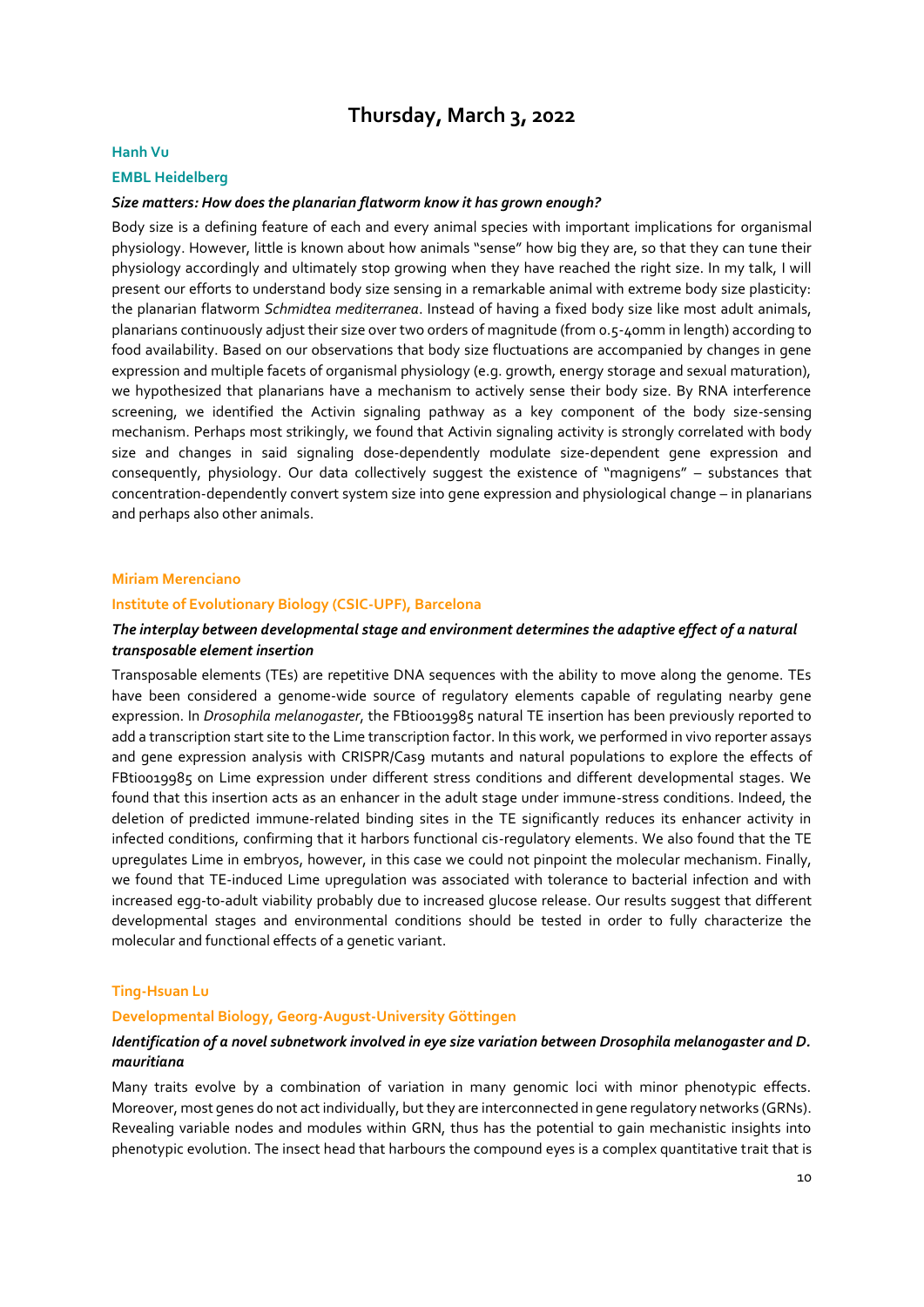highly variable in Drosophila. The formation of the insect compound eye is determined by a complex GRN composed of more than 5,000 genes. To reveal the molecular and developmental basis of natural variation in eye size and head shape, I studied head development in *Drosophila melanogaster* and *D. mauritiana*. Eye size varies in these two species due to differences in ommatidia number and a trade-off between eye size and interstitial head cuticle has been observed. To reveal novel candidate genes, I integrated several unbiased genome wide datasets, such as developmental gene expression (RNAseq), chromatin accessibility (ATACseq) and quantitative trait loci mapping data. This integrative approach unravelled 65 candidate genes, which I validated functionally for their functional involvement in eye development applying an RNA interference screen. Phenotypically relevant candidate genes were used to reconstruct a novel GRN module that contains predominantly genes with variable expression between species. The addition of few extra genes to this network allowed me to propose developmental processes that may be variable. I tested one of these hypotheses functionally to show that Jim, Pnr and Upd are co-expressed during head and eye development, suggesting a novel role of Jim during this process. Overall, my finding shows that a GRN-centric approach is highly powerful to reveal the mechanisms underlying the evolution of complex organ development.

### **Linh Dang**

## **Developmental Biology, Georg-August-University Göttingen**

## *Integration of functional genomics data to molecularly characterize eye size variation between D. americana and D. novamexicana*

The genetic and developmental basis of complex trait evolution remains largely elusive. Differences in the action of gene products regulating developmental processes result in natural variation in adult morphology. Here, we study natural variation in compound eye size between the two fruit fly species *Drosophila americana* and *D. novamexicana*. We link genetic variants associated with differences in head shape and eye size to variation in genome wide developmental gene expression (RNAseq) and gene regulation (ATACseq). This procedure allows revealing high confidence candidate genes for future functional validation experiments.

### **Gordon Wiegleb**

### **Developmental Biology, Georg-August-University Göttingen**

#### *Gene expression divergence during Drosophila head development on single nuclei resolution*

Morphological diversification facilitates adaptation to changing environments. The genetic basis of natural variation of morphology however is still elusive. For many animals, eyes are one of the most important sensory organs and vary greatly in size and shape. We are applying single-nucleus RNA-seq (snRNA-seq) to gain indepth insights into gene expression and regulation dynamics throughout eye development in Drosophila species on single-cell resolution. In holometabolous insects such as Drosophila, many adult organs develop already in the larvae as a so-called imaginal disc. The eye in particular develops from the eye-antennal imaginal disc (EAD). During development, the cells of the EAD differentiate and give rise to the adult compound eye and other head structures such as the ocelli, maxillae, the antennae, and the head capsule. This development is broadly governed by a gene-regulatory network, the so-called retinal determination network. While the central genes of this network are known, the more delicate mechanisms underlying the variation of eye morphology are not yet completely understood. From preliminary work, sister species of *D. melanogaster, D. mauritiana* and *D. simulans*, are shown to differ in eye size and shape, as well as face. We are using these species to gain insight into the genetic basis of these differences and their evolutionary history. To understand these differences in eye size and shape, it is necessary to understand the eye development during which these differences first arise. For some stages of eye-antennal disc development, bulk-RNA-seq data is already available to approach gene expression changes during development. However, since apart from the eye, these discs also give rise to the antennae, maxillary palp, and parts of the head capsule, it is crucial to be able to differentiate between the individual compartments of the disc. Single-nuclei RNA sequencing can yield both the temporal and spatial information required to gain deeper insights into eye development as it allows assigning gene expression reads gathered in each time point to individual cells. To cover eye development from the onset of eye differentiation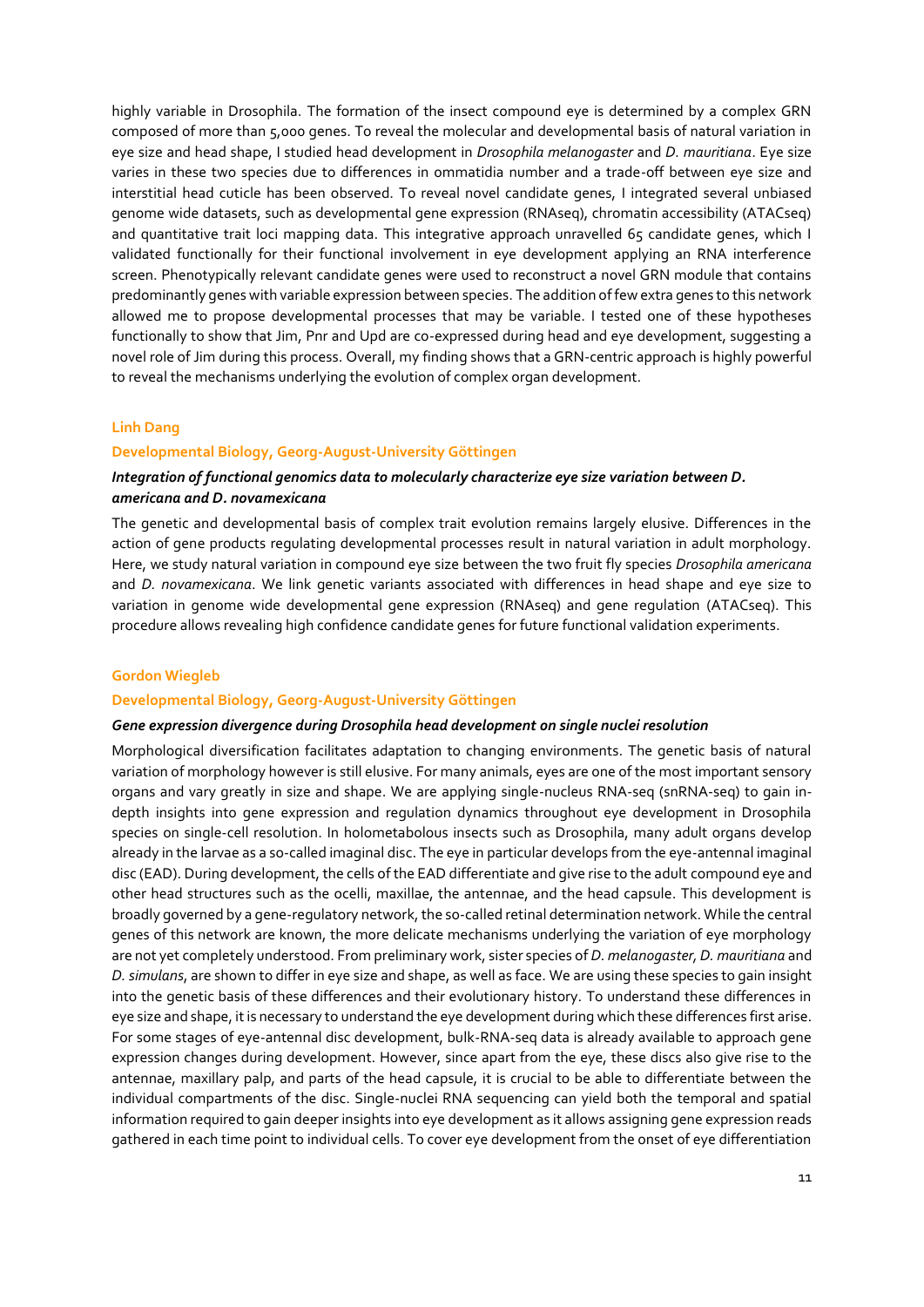to pupariation, we sampled from five developmental timepoints. These timepoints are chosen to cover major developmental events from growth and proliferation to differentiation. To understand the genetic bases of differences in eye size, shape, and evolution, we additionally performed single-nuclei RNA sequencing the two sister species of *D. melanogaster, D. mauritiana* and *D. simulans*. Since these two species differ in eye morphology but are otherwise closely related. We collected data for the same five time points during larval development. This way, we aim to contribute to understanding the genetic mechanisms that underlie the variation in eye morphology.

## **Konstantina Filippopoulou**

## **Institut Jacques Monod, Paris**

## *Evolution of development of neuronal diversity*

Understanding how neuronal diversity arises can inform our perception of brain function and improve our understanding of neurodevelopmental defects. Temporal patterning of neuronal stem cells is a universal mechanism for the generation of neuronal diversity. It consists of the sequential expression of transcription factors, each expressed for a specific time window, which underlies the proliferation of neural stem cells and leads to the specification of different neuronal types. Temporal transcription factors are involved in complex regulatory networks that allow the temporal series to progress. Single-cell mRNA sequencing has provided unprecedented insight into the transcriptome of individual neural stem cells and facilitated the uncovering of temporal transcription factors. We will apply a comparative single-cell mRNA sequencing approach to the developing optic lobe of different insects, combined with classical genetics and CRISPR, to investigate a) how temporal patterning evolved, b) how new neuronal types emerge through modifications of their temporal series and c) how neurons integrate spatial, temporal, and other inputs to acquire their terminal identity. This unbiased approach can overcome species-specific limitations, reveal conserved principles in neuronal development and give insight in the evolution of neuronal cell types.

## **Sonja Prohaska**

### **Leipzig University**

## *Modelling histone modification dynamics supports histone epigenetics as a driving force of cell differentiation*

DNA replication imposes substantial changes to chromatin. Segregation of parental histones during mitotic replication and replenishment with newly synthesized histones give rise to diluted histone modification patterns. Our common understanding is that this poses a challenge or threat to stable propagation of a cell type-specific epigenetic state and, therefore, maintenance of cell identity. However, what seems like a weakness may open a window of opportunity for transitions between epigenetic states in a controllable manner. Current attempts to model histone modification dynamics focus on bistable switching to explain both, stability and clean and quick transitions between two stable states. However, this comes to the cost of randomness concerning the time point of switching and the energetic cost of repeated modification and demodification events. This way, the fluctuation of the system hinders the cell to reach a well defied permanent state and challenges the role of histone modification as a driver of cell differentiation. We have developed a rule-based stochastic simulation system, to investigate histone modification dynamics [Arnold et al., 2013]. It is a general framework based on accurate modelling of the chemical reaction systems using Gillespie's algorithm. Given a set of histone modifying enzymes and their relevant kinetic parameters, this allows us to generate simulation data in order to study the changing modification landscape on a short chain of nucleosomes. Importantly, this is neither restricted to particular applications, such as polycomb/trithorax, nor certain mechanisms, such as bistable switching or spreading of marks by propagation. In our new model, the system undergoes a single, irreversible state transition, corresponding to a single bifurcation in the epigenetic landscape. The actual state transition is triggered by the dilution of parental nucleosomes during replication and enhanced by the enzyme set pushing towards a stable state. In this context, the inherently stochastic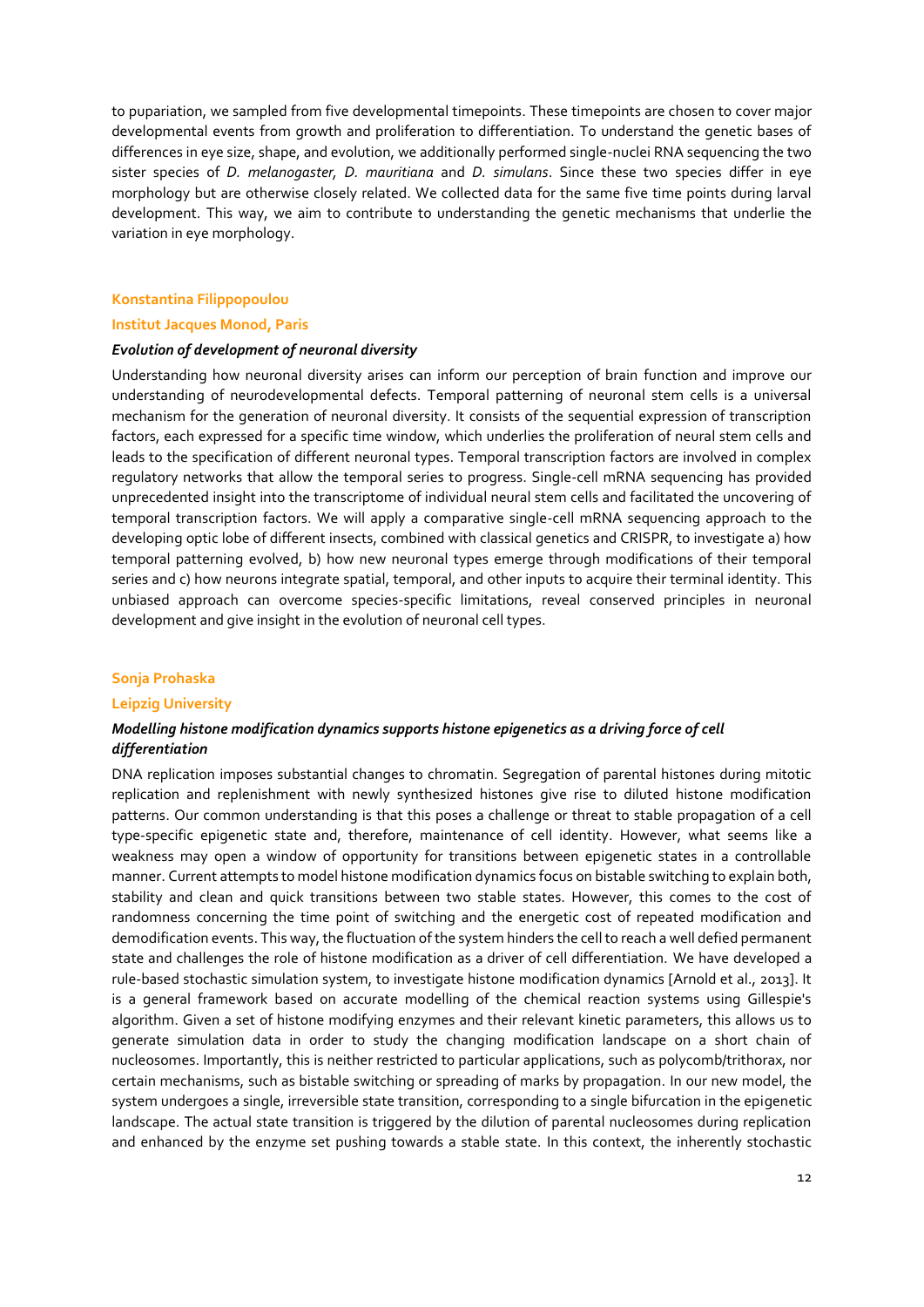process of asymmetric segregation of parental histones can lead to differentiation in a pseudo-deterministic way. In the daughter cell, which inherits more of the parental state, the enzyme set will drive the system towards reestablishment of the paternal state pattern resulting in cell fate maintenance. In the other doughter cell, inheriting less of the parental state, the same set of enzymes will induce state switching resulting in call fate redetermination. In summary, our new model shows that asymmetric, but still stochastic, seggregation of parental histones can drive cell differentiation independent of external inputs.

Christian Arnold, Peter F Stadler, and Sonja J Prohaska; Chromatin computation: epigenetic inheritance as a pattern reconstruction problem. J Theor Biol. 2013 336:61-74

## **Nikola-Michael Prpic Schäper**

## **Allgemeine Zoologie und Entwicklungsbiologie, Justus-Liebig-Universität Gießen**

## *How do we translate genotype information into phenotype information?*

The phenotype of an organism is thought to be encoded in its genotype and to be implemented by developmental mechanisms during embryonic and postembryonic development of an individual organism. Developmental biological, genetical and biochemical studies aim at identifying the function of developmental genes and elucidate their role in building the phenotype. There seems to be the implicit notion that by sequencing the entire genome and uncovering all developmental mechanisms the phenotype can be predicted from the genotype. I ask if this is a valid idea and how far current research might be off the mark.

#### **Maridel Fredericksen**

## **University of Basel**

### *QTL study reveals candidate genes underlying host resistance in a Red Queen model system*

Parasites and their hosts often interact in very specific ways, in which infectivity and resistance traits depend on the combination of host and parasite genotypes. These specific interactions can lead to balancing selection, maintaining genetic diversity over evolutionary time. However, the molecular underpinnings of the genotypic interactions are largely unknown. Here, we investigate the genetic basis of resistance in the crustacean *Daphnia magna* to its bacterial parasite, *Pasteuria ramosa*. We use QTL analysis and fine mapping to localize the resistance polymorphism to a 28.8-kb region, directly adjacent to a previously identified resistance gene. We compare this 28.8-kb region in the two QTL parents to identify differences between resistant and susceptible genotypes. We identify 13 positional candidate genes, which we narrow down to eight biological candidates on the basis of differential gene expression. These candidates include a fucosyltransferase gene, putative sugarbinding genes, and Cladoceran-specific genes belonging to a large family that is represented throughout the host genome. Our results are consistent with previous studies on host resistance in this system as well as with known mechanisms in other systems, suggesting that parasite spore attachment is mediated by changes in glycan structures on the host cuticle. The Cladoceran-specific candidates suggest that this host lineage may have evolved a resistance strategy that relies on gene duplication. Our results add a new locus to a growing genetic model of resistance in the *D. magna – P. ramosa* system, and they expand our understanding of host– parasite specificity more generally.

#### **Henrike Indrischek**

## **LOEWE Centre for Translational Biodiversity Genomics, Frankfurt; Max Planck Institute for Cell Biology and Genetics, Dresden**

## *Vision-related convergent gene losses reveal SERPINE3's unknown role in the eye*

Despite decades of research, knowledge about the genes that are important for development and function of the mammalian eye and that are involved in human eye disorders remains incomplete. During mammalian evolution, mammals that naturally exhibit poor vision or regressive eye phenotypes have independently lost many eye-related genes. This provides an opportunity to predict novel eye-related genes based on specific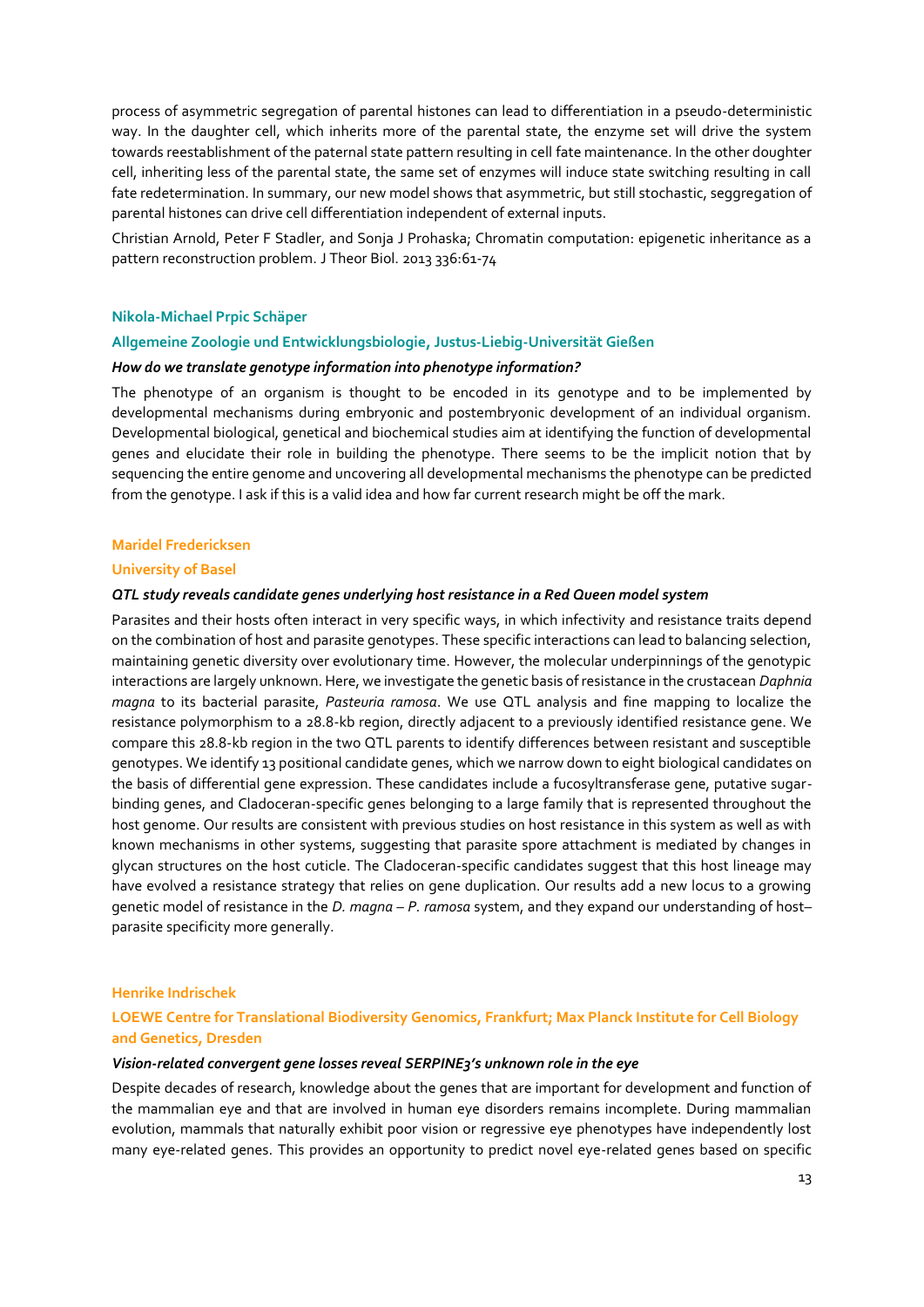evolutionary gene loss signatures. Building on these observations, we performed a genome-wide screen across 49 mammals for functionally uncharacterized genes that are preferentially lost in species exhibiting lower visual acuity values. The screen uncovered several genes, including SERPINE3, a putative serine proteinase inhibitor. A detailed investigation of 381 additional mammals revealed that SERPINE3 is independently lost in 18 lineages that typically do not primarily rely on visioneyesight, predicting a vision-related function for this gene. To test this, we show that SERPINE3 has the highest expression in eyes of mouse and zebrafish. In the zebrafish retina, serpine3 is expressed in Mueller glia cells, a cell type essential for survival and maintenance of the retina. A CRISPR-mediated knockout of serpine3 in zebrafish resulted in alterations in eye shape and defects in retina layering. Furthermore, two human polymorphisms that are in linkage with SERPINE<sub>3</sub> are associated with eye traits. Together, these results suggest that SERPINE<sub>3</sub> has a role in vertebrate eyes. More generally, by integrating comparative genomics with experiments in model organisms, we show that screens for specific phenotype-associated gene signatures can predict functions of uncharacterized genes.

## **Ellen McMullen\*,** Astrid Weiler, Holger M. Becker, Helen Hertenstein and Stefanie Schirmeier

## **University of South Bohemia, University of Münster**

## *Disparity in phenotypes: regulation of carbohydrate transport at the blood-brain barrier*

The brain is a highly energy-demanding organ, requiring a constant energy supply, most of which is acquired from dietary metabolites. At the same, the brain must be protected from the circulation to prevent the influx of harmful substances, which may disturb neuronal homeostasis. This separation of the brain from the blood, or hemolymph in the case of Drosophila melanogaster, is mediated by the blood-brain barrier (BBB). The tight regulation of the BBB necessitates the expression of transporters to facilitate the uptake of metabolites, such as carbohydrates, into the brain where they can be utilized as neuronal fuel. We characterized three BBB transporters, Tret1-1 and MFS3 (Major Facilitator Superfamily Transporter 3), located in perineurial glial cells, and Pippin, found in both the perineurial and subperineurial glial cells. All three transporters facilitate uptake of circulating trehalose and glucose into the BBB-forming glial cells. RNA interference-mediated knockdown of Pippin and MFS3 leads to pupal lethality and knockdown of Tret1-1 results in locomotive defects. Conversely, pippin and Mfs3 null mutants reach adulthood, although they do show reduced lifespan and activity, whereas Tret1-1 mutants are pupal lethal. We show that carbohydrate transport efficiency, and resulting lethality, found upon loss of MFS3 or Pippin is rescued by the compensatory upregulation of Tret1-1 in pippin and Mfs3 null mutants, while RNAi-mediated knockdown is not compensated for. This demonstrates that the compensatory mechanisms in place upon mRNA degradation following RNA interference can be vastly different from those resulting from a null mutation.

### **Memet Gözüböyük**

#### **Hacettepe University Ankara/Turkey**

### *The Lim homeobox 1 (Lim1) gene and leg development in Drosophila melanogaster*

In my study, I aimed to detect other genes with which the Lim1 gene interacts during leg development. In order to reveal this interaction, I conducted a genome-wide association study (GWAS). I performed the GWAS using the whole genome sequenced DGRP strains and the online software available at the DGRP2 website. In the study, 122 DGRP strains were crossed with both the strain in which the Lim1 gene was mutant and the control strain (BL 6326 w1118) in which this mutant was produced. The length and width measurements of both the femur and tibia of the three legs of the individuals obtained from these crosses (only females since Lim1 is inherited on the X chromosome) were performed. When these measurements were evaluated statistically, the interaction terms ""Genotype"" (Lim1, Control), ""Strain"" (DGRP) and ""Genotype x Strain"" showed high significance as a result of analysis of variance. As a result of GWAS, many candidate genes were identified that were not previously associated with leg development. Currently, validation studies of these candidate genes are ongoing.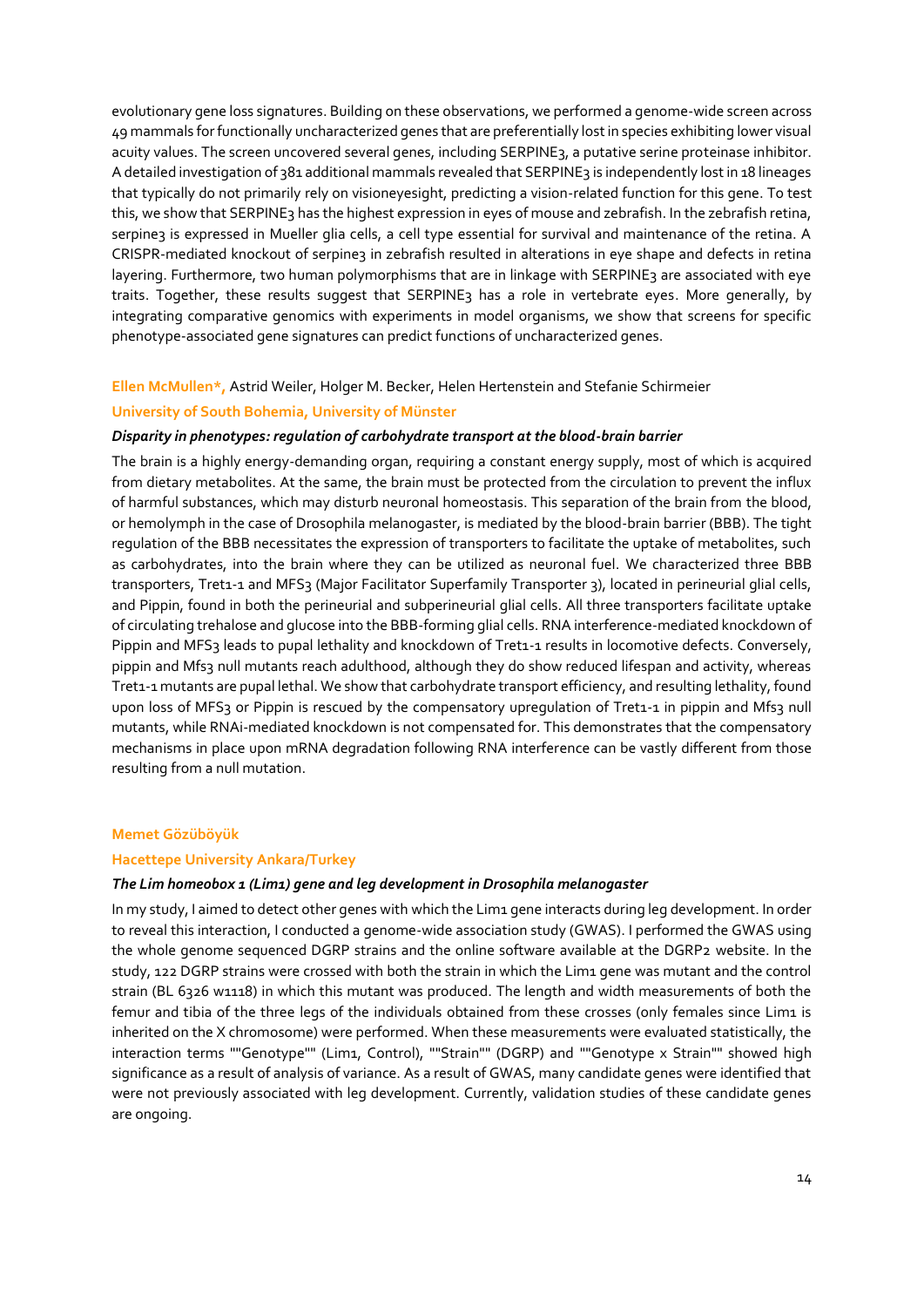## **Friday, March 4, 2022**

## **Pavel Tomancak**

## **Max Planck Institute of Molecular Cell Biology and Genetics, Dresden**

## *Evolution of Morphogenesis*

tba

## **Deepak Dharmadhikari**

## **Evolutionary Ecology, Ludwig-Maximilians-Universität (LMU) Munich**

## *Natural variation of wing pigmentation spot in a population of Drosophila biarmipes*

Continuous variation in morphological traits is the raw material for natural selection. Such morphological variation within a population may drive or accompany speciation. It is therefore of interest, to not only look at genetic makeup of an organism but also to be able to precisely measure and quantify the phenotype and correlate it with its respective genotype. While we have base-pair level resolution of genetic makeup for hundreds of species, the same cannot be said about phenotypic quantification. Particularly, for traits that vary in several dimensions. In this study, we present a pixel by pixel analysis of a population of *Drosophila biarmipes*, a Drosophilid in which males present a melanised spot on its wing blade. To assess the intra-specific variation of this trait, we look at a large population of wild isofemale lines captured in India. We align tens of wings from a hundred isofemale lines to a reference wing based on cross-vein landmarks. We then look at pixel by pixel values of each wing allowing us to quantify variation in pigmentation intensity, size etc., while retaining the spatial information. With this approach, we identify several clusters of lines that are distinct from each other and which occupy different corners of morphospace. We show that these phenotypes are stable under laboratory conditions nearly six years apart. These morphologically-distinct set of lines allow access to their respective phenotypes and thus directly to their genetic make-up potentially increasing the resolution of Genotype-Phenotype correlation studies to follow.

## **Victoria Sharp**

## **Pennsylvania State University, University Park, PA**

## *Strobilation and ephyra survivorship in Cassiopea xamachana associating with diverse Symbiodiniaceae species*

*Cassiopea xamachana*, the upside-down jellyfish, is a model system for studying host-symbiont relationships in marine organisms. Like ecologically important coral species, Cassiopea has a mutualistic relationship with algae in the family Symbiodiniaceae, but the host is unique in its symbiosis-driven metamorphosis*. C. xamachana* juvenile polyps only reach adulthood (through a process called strobilation) upon successful establishment of symbiosis with algae. In the wild, *C. xamachana* predominantly associates with one homologous symbiont but can be artificially infected with foreign algae species in a lab setting. Several Cassiopea studies have focused on this unique symbiont flexibility and used strobilation as the marker for successful mutualism. However, no current study had looked at the survivorship of adults post-strobilation, or potential changes in host phenotype that might arise from these forced associations. My study follows infection of *C. xamachana* polyps with 22 algae symbionts, whether strobilation occurs, and the survivorship of the host. As marine communities change as a consequence of anthropogenic activity and climate change, it is of utmost important for conservation of diverse marine symbiotic organisms to understand how changes in symbiont associations relate to survivorship of the host.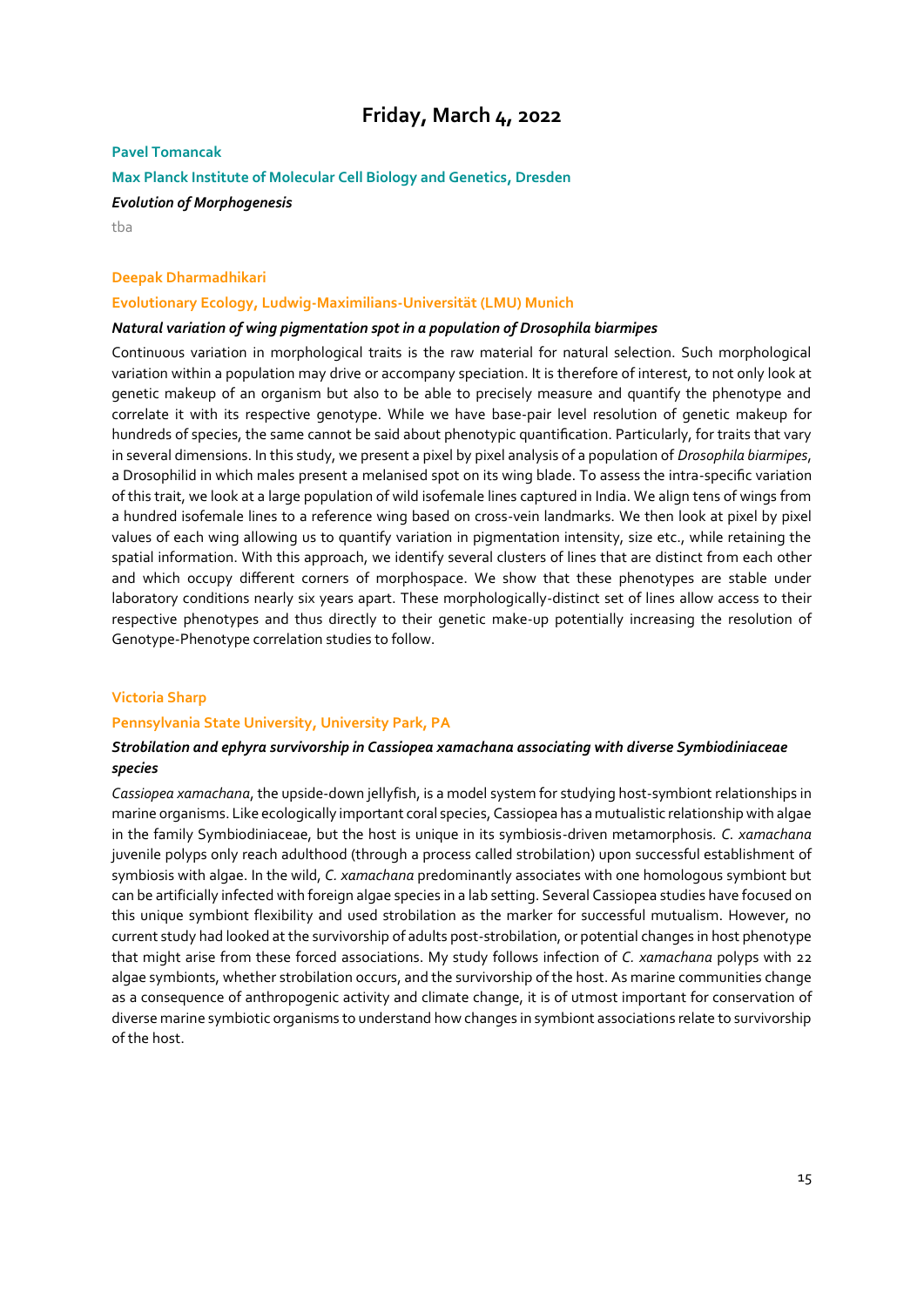## **Maurijn van der Zee**

### **Leiden University**

## *Ecdysone regulates dorsal closure and is the main target of selection for fast embryonic development in Tribolium castaneum*

Climate change exerts strong selection on insect developmental speed, due to mismatches with host plant or prey availability. Here, we investigated the genetic basis of embryonic developmental speed by selecting replicate outbred populations of the beetle *Tribolium castaneum* for fast or slow development during 20 generations. The response of selection was spectacular, and the selection lines started to diverge in developmental speed during dorsal closure. Pooled Illumina and nanopore resequencing, combined with RNAseq, qPCR and a small RNAi screen, revealed two main targets of selection. First, a region upstream of melted, a protein involved in insulin signaling. And second, a 230 bp deletion upstream of CYP18A1, a cytochrome that degrades active ecdysone. This deletion contains a binding site for the architectural protein Tramtrack affecting chromatin conformation. Using CRISPR-Cas9 technology we recreated this allele in the homogeneous genetic background of the Georgia lab strain, and demonstrate that this precipitates the ecdysone peak inducing dorsal closure. This allele in the fast lines explains 50% of the difference with the unselected lines. Thus, the response to selection on developmental speed seems to be mediated by 2 alleles of large effect, rather than many alleles of small effect. With this study, we have revealed natural genetic variation in ecdysone signaling that may be highly relevant in response to global warming, for instance to match caterpillar hatching with host plant bud burst.

#### **Franziska Krämer**

## **Goethe Universität,Frankfurt am Main**

#### *Creation and preliminary phenotype characterization of a stable Tribolium Zerknüllt 1 knock-out line*

Extra-embryonic membranes are believed to be a significant factor for the evolutionary success of insects. However, the fruit fly *Drosophila melanogaster*, unlike the majority of insects, develops only a single, dorsally located, vestigial and hence functionally limited membrane, the amnioserosa. In consequence, the red flour beetle *Tribolium castaneum* has become a frequently used model to investigate the morphogenetic principles and function of extra-embryonic structures. In this species, formation of the amnion and serosa, two distinct extra-embryonic tissues, has already been associated with several genes, for example Zerknüllt 1. However, the functional spectrum of this gene has not yet been fully characterized. Currently, data are only available from parental RNAi-based knock-down experiments (van der Zee et al. 2005, Current Biology; Panfilio et al. 2013, Biology Open; Jain et al. 2020, Nature Communications). However, Zerknüllt 1 has never been investigated at the gene level, and wild-type as well as knock-down development have never been compared with a knock-out phenotype. We have combined CRISPR/Cas9 genome editing (Gilles et al. 2015, Development) with our AGOC vector concept (Strobl et al. 2018, eLife) to create a stable Zerknüllt1 knock-out Tribolium line via insertional mutagenesis. In detail, we inserted 3×P3-based eye marker cassettes via homology-directed repair into the Zerknüllt 1 coding sequence to impede proper expression. Preliminary imaging data of DAPI-stained homozygous knock-out embryos suggest a similar phenotype as found in previous knock-down experiments, i.e. the embryos appear to be lacking a serosa and are covered only by a dorsal amnion. Next, we will generate double transgenic lines that also carry fluorescent protein expression cassette suitable for live imaging experiments to dynamically characterize the knock-out development cascade during gastrulation.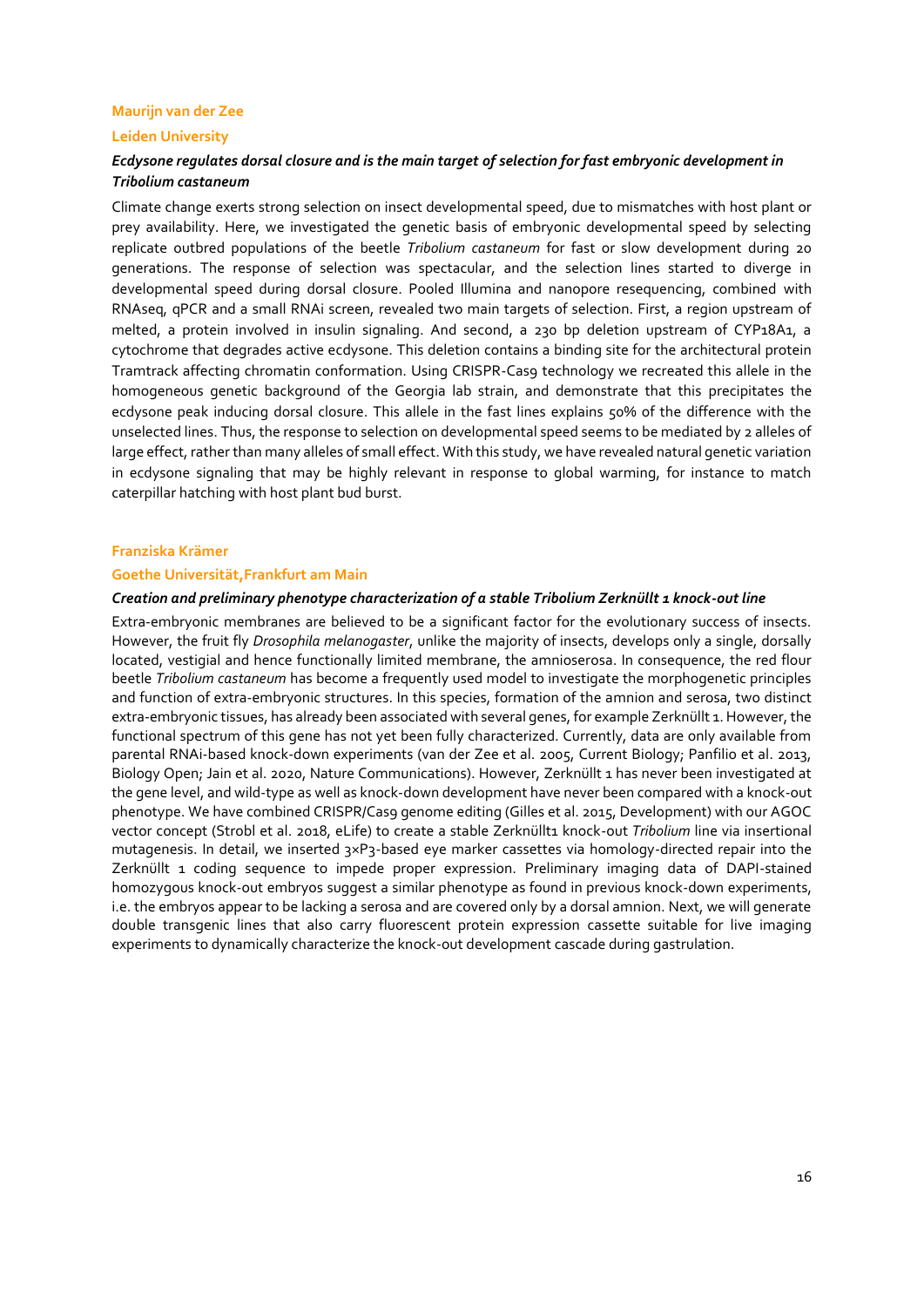**Developmental Biology section of the German Zoological Society (DZG)**

## **Mind the gap: From Genotype to Phenotype and**

# **the role of Modelling, Genomic Prediction, and Development**

# **List of Participants**

| <b>Last Name</b>  | <b>First Name</b> | Email                                  | City                                             |
|-------------------|-------------------|----------------------------------------|--------------------------------------------------|
| Acuña             | Francisco         | facunalp@gmail.com                     | La Plata                                         |
| Aguilar-Maldonado | Adriana           | aaguilarmaldonado@fas.harvard.edu      | Somerville                                       |
| Akyaw             | Priscilla Abena   | akyawpriscy@gmail.com                  | <b>Oeiras</b>                                    |
| Alvarez           | Maria             | ma2035@kent.ac.uk                      | Chatham                                          |
| Bajrektarević     | Hasnija           | bajrektarevichasnija@gmail.com         | Bihać                                            |
| Beribaka          | Mirjana           | mirjana.beribaka@tfzv.ues.rs.ba        | Zvornik                                          |
| Bermúdez Cavero   | Alan              | becao82@gmail.com                      | Ayacucho                                         |
| Bije Raj          | Kirthana          | K.Bije@campus.lmu.de                   | Gräfelfing, Munich                               |
| <b>Borst</b>      | Noa               | noa.borst@embl.de                      | Heidelberg                                       |
| <b>Brenne</b>     | Frauke            | frauke.brenne@rub.de                   | <b>Bochum</b>                                    |
| <b>Britton</b>    | Ron               | ronald.l.britton@usda.gov              | Anchorage, Alaska, USA                           |
| Bucao             | Christabel Floi   | christabelfloi.bucao@unil.ch           | Lausanne                                         |
| <b>Bucher</b>     | Gregor            | gbucher1@uni-goettingen.de             | Göttingen                                        |
| <b>Budde</b>      | Katharina         | k.budde@uni-goettingen.de              | Göttingen                                        |
| <b>Bullinger</b>  | Georg             | g.bullinger@uni-goettingen.de          | Göttingen                                        |
| Buzan             | Elena             | elena.buzan@upr.si                     | Koper                                            |
| Carril            | Julieta           | julyetacarril@gmail.com                | <b>LA PLATA</b>                                  |
| Cavill            | Emily             | emily.cavill@live.co.uk                | Copenhagen                                       |
| Ceron Noriega     | Camilo Alejandro  | a.ceron@imb-mainz.de                   | Mainz                                            |
| Chakraborty       | Pinaki            | chakrabortypinaki1@gmail.com           | München                                          |
| Chambi-Trowell    | Sofia             | sc14927@bristol.ac.uk                  | Radstock                                         |
| Chen              | Luxi              | Luxi.Chen@ruhr-uni-bochum.de           | <b>Bochum</b>                                    |
| Cheng             | Shixiong          | s.cheng@biology.leidenuniv.nl          | Leiden                                           |
| Cheverud          | James             | jcheverud@luc.edu                      | Chicago                                          |
| <b>CHTIOUI</b>    | AMEL              | amel.chtioui@uni-goettingen.de         | Göttingen                                        |
| Córdoba de León   | J. Admin          | jessica.cordoba@evobio.eu              | Tlalnepantla de Baz, Estado de México,<br>México |
| Damatac           | Amor II           | damatac@evolbio.mpg.de                 | Ploen                                            |
| Dang              | Linh              | ldang1@gwdg.de                         | Göttingen                                        |
| Desantis          | Debora            | debora.desantis@studio.unibo.it        | Cuveglio (VA)                                    |
| Dey               | Gautam            | gautam.dey@embl.de                     | Heidelberg                                       |
| Djordjevic        | Jelisaveta        | jelisaveta.djordjevic@unil.ch          | Renens                                           |
| Dofka             | Benjamin          | Benjamin1.dofka@stud.uni-regensburg.de | Regensburg                                       |
| Donati            | Antoine           | adonati@ucsd.edu                       | San Diego                                        |
| Donkpegan         | Armel             | armel.donkpegan@inrae.fr               | Nouzilly                                         |
| Dumville          | Imogen            | imogen.dumville@gmail.com              | Montpellier                                      |
| Durak             | Muhammed Raşit    | mrasitdurak@gmail.com                  | Canakkale/TURKEY                                 |
| Erickson          | Priscilla         | perickso@richmond.edu                  | Richmond, VA, USA                                |
| Errbii            | Mohammed          | merrbii@uni-muenster.de                | Münster                                          |
| Ezenwa            | Ifeanyi           | ifeanyi.ezenwa@unn.edu.ng              | Nsukka                                           |
| Fan               | Di                | di.fan@kcl.ac.uk                       | London                                           |
| Feldmeyer         | <b>Barbara</b>    | barbara.feldmeyer@senckenberg.de       | Frankfurt am Main                                |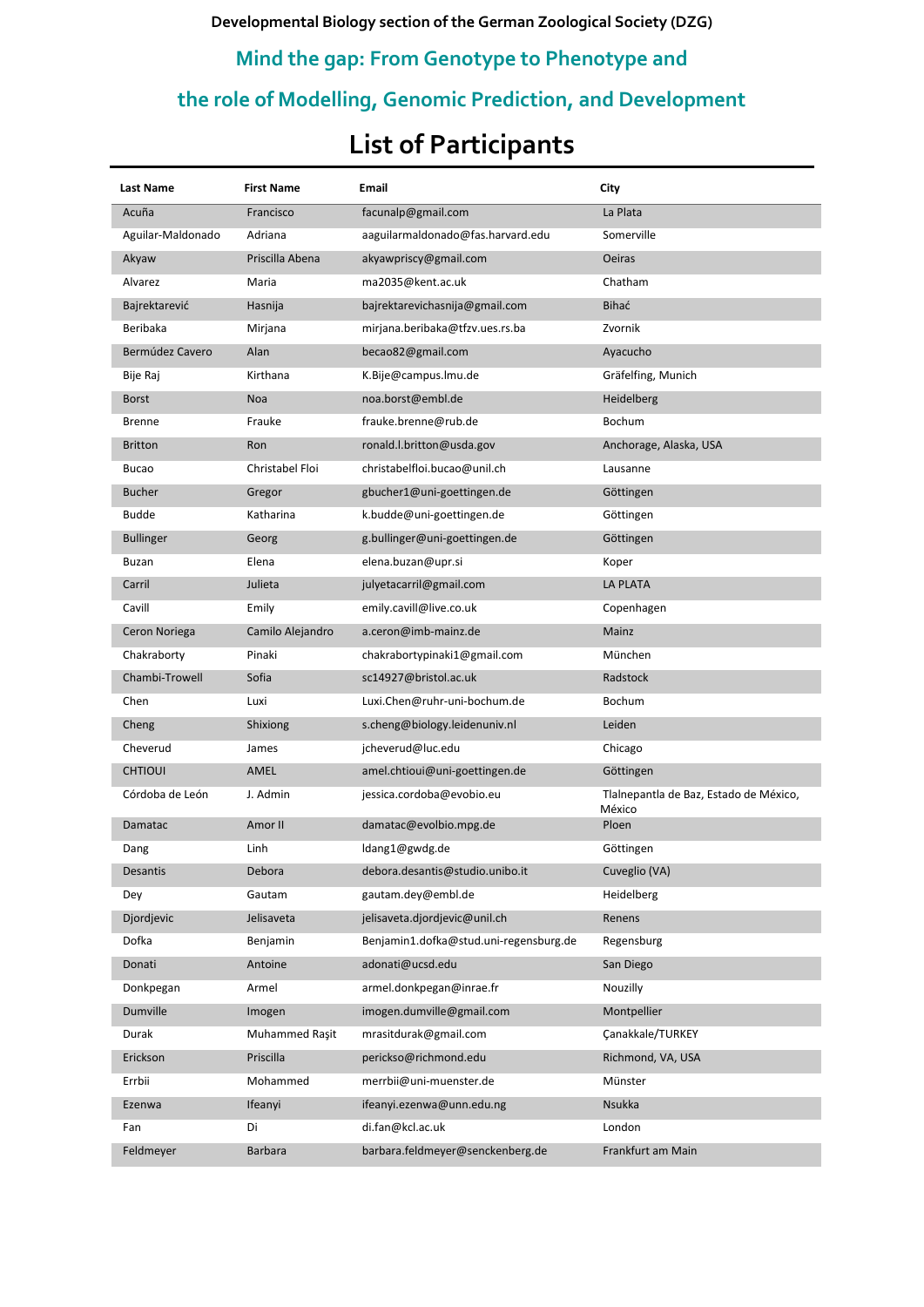| Filippopoulou          | Konstantina             | konstantina.filippopoulou@ijm.fr                                      | Paris               |
|------------------------|-------------------------|-----------------------------------------------------------------------|---------------------|
| Foerster               | Katharina               | katharina.foerster@uni-tuebingen.de                                   | Tübingen            |
| Forceville             | Tomas                   | tomas.forceville@student.kuleuven.be                                  | Heverlee            |
| Fredericksen           | Maridel                 | maridel.fredericksen@gmail.com                                        | <b>Basel</b>        |
| Fuchs                  | Laura                   | laura.fuchs@uni-greifswald.de                                         | Greifswald          |
| Gadau                  | Jürgen                  | gadauj@uni-muenster.de                                                | Münster             |
| Gairin                 | Emma                    | emma.gairin@hotmail.fr                                                | Onna                |
| Garcia Escudero        | Catalina                | cagarcia3@uc.cl                                                       | Gournes             |
| Garnas                 | Jeff                    | jeff.garnas@unh.edu                                                   | Durham              |
| Gasiorowski            | Ludwik                  | ludwik.gasiorowski@mpibpc.mpg.de                                      | Göttingen           |
| Gessler                | <b>Birgit</b>           | Birgit.Gessler@uni-hohenheim.de                                       | Stuttgart           |
| Ghosh                  | Suhrid                  | ghosh@mpi-cbg.de                                                      | Dresden             |
| Gilbert-Horvath        | Libby                   | libby.gilbert@noaa.gov                                                | Santa Cruz CA, USA  |
| Glaser-Schmitt         | Amanda                  | glaser@bio.lmu.de                                                     | Martinsried         |
| Gonzalez               | Josefa                  | josefa.gonzalez@csic.es                                               | Barcelona           |
| Gorochowski            | Thomas                  | thomas.gorochowski@bristol.ac.uk                                      | <b>Bristol</b>      |
| Goutte                 | Sandra                  | sg5533@nyu.edu                                                        | Abu dhabi, UAE      |
| GÖZÜBÖYÜK              | Memet                   | memetgozuboyuk@hacettepe.edu.tr                                       | ANKARA/TÜRKİYE      |
| Grath                  | Sonja                   | grath@bio.lmu.de                                                      | Planegg-Martinsried |
| Guimaraes<br>Capurucho | Joao Marcos             | jcapurucho@fieldmuseum.org                                            | Chicago / IL        |
| Handberg-Thorsager     | Mette                   | metteht@gmail.com                                                     | Göttingen           |
| Hellhammer             | Fanny                   | fanny.hellhammer@tiho-hannover.de                                     | Hannover            |
| Hernandez Poveda       | Melissa                 | m.hernandez13@uniandes.edu.co                                         | Bogotá D.C.         |
| Hledík                 | Michal                  | michal.hledik@ist.ac.at                                               | Klosterneuburg      |
| Holz                   | Anne                    | anne.holz@allzool.bio.uni-giessen.de                                  | Giessen             |
| Hulsey                 | Darrin                  | darrin.hulsey1@ucd.ie                                                 | <b>Belfield</b>     |
| Huster                 | Joshua                  | joshua.huster@rub.de                                                  | Bochum              |
| Indrischek             | Henrike                 | indrisch@mpi-cbg.de                                                   | Frankfurt           |
| Jackson                | DAniel                  | djackso@gwdg.de                                                       | Goettingen          |
| Jacobsen               | Alexander               | jacobsen@evolbio.mpg.de                                               | Plön                |
| Kaucka                 | Marketa                 | kaucka@evolbio.mpg.de                                                 | Ploen               |
| khalil                 | Esra                    | esraalnasr@gmail.com                                                  | Johor Bahru         |
| Kittelmann             | Maike                   | maike.kittelmann@brookes.ac.uk                                        | Oxford              |
| Klimovich              | Alexander               | aklimovich@zoologie.uni-kiel.de                                       | Kiel                |
| Knobloch               | Jan                     | Jan.knobloch@uni-greifswald.de                                        | Greifswald          |
| Kohlmeier              | Pinar                   | p.kohlmeier@rug.nl                                                    | Groningen           |
| Koka                   | Venkata Sai<br>Poojitha | koka.poojitha@gmail.com                                               | Munich              |
| Koll                   | Raphael                 | raphael.koll@uni-hamburg.de                                           | Hamburg             |
| König                  | Jona                    | contact@jona.email                                                    | Kiel                |
| Kozeretska             | Iryna                   | iryna.kozeretska@gmail.com                                            | Kyiv, Ukraine       |
| Krämer                 | Franziska               |                                                                       | Frankfurt am Main   |
| Kukade                 | Pradnya                 | franziska.kraemer@physikalischebiologie.de<br>pradnyakukade@gmail.com | <b>PUNE</b>         |
| Kyomen                 | Stella                  | kyomen@evolbio.mpg.de                                                 | Plön                |
| Lachgar Ruiz           | Maria                   | maria.lachgar@kcl.ac.uk                                               | London              |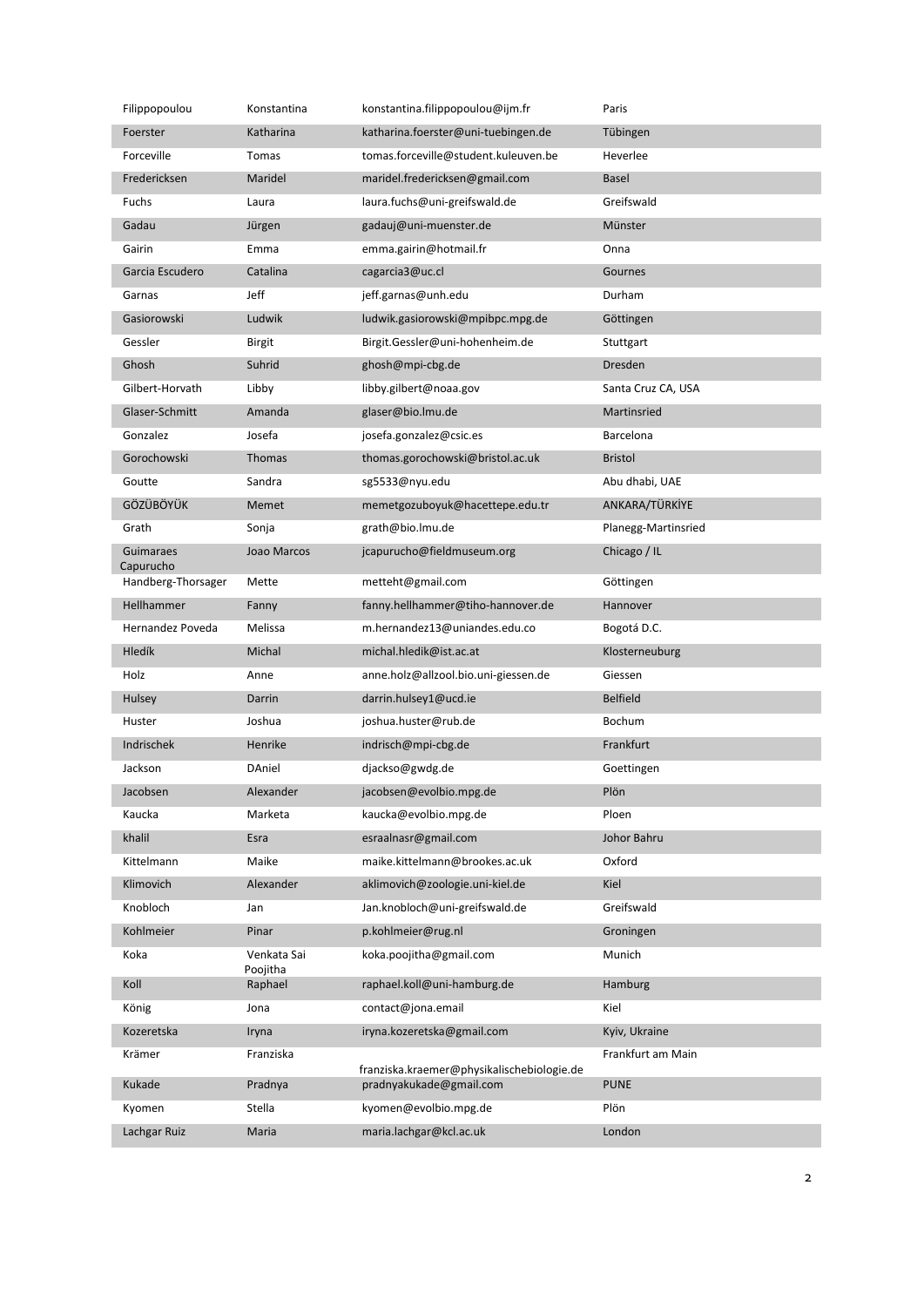| Larti           | Farzaneh               | farzaneh.larti@boun.edu.tr                | Istanbul                   |
|-----------------|------------------------|-------------------------------------------|----------------------------|
| Lepanto         | Paola                  | plepanto@pasteur.edu.uy                   | Montevideo                 |
| Leung           | Chun Yin               | jerry.cy.leung@hotmail.com                | Munich                     |
| Lewis           | Morag                  | morag.lewis@kcl.ac.uk                     | Cambridge                  |
| Li              | Ruyan                  | ruyan.li@bio.ku.dk                        | KØBENHAVN                  |
| Li              | Zixin                  | zixin.li.cn@gmail.com                     | Tuebingen                  |
| Li              | Xueying                | xueying.li@embl.de                        | Heidelberg                 |
| Lindholm        | Anna                   | anna.lindholm@ieu.uzh.ch                  | Zurich                     |
| Lo              | Lai Ka                 | lo@uin-muenster.de                        | Muenster                   |
| Lu              | Ting-Hsuan             | tlu@gwdg.de                               | Göttingen                  |
| Lyrakis         | Manolis                | emmanouil.lyrakis@vetmeduni.ac.at         | Vienna                     |
| Maisl           | Annabel                | annabel.maisl@mpinat.mpg.de               | Göttingen                  |
| Markovitch      | Omer                   | omermar@gmail.com                         | Groningen, The Netherlands |
| Martin          | Arnaud                 | arnaud@gwu.edu                            | WASHINGTON / USA           |
| McMullen        | Ellen                  | ellenfmcmullen@gmail.com                  | České Budějovice           |
| Meiborg         | Adriaan                | adriaan.meiborg@embl.de                   | Heidelberg                 |
| Mendez          | Katterinne             | kmendezc@uni-mainz.de                     | Mainz                      |
| Merenciano      | Miriam                 | mirimeren@gmail.com                       | <b>Barcelona</b>           |
| Mirkes          | Kristina               | kristina.mirkes@embl.de                   | Frankfurt am Main          |
| Miyaki          | Cristina               | cymiyaki@usp.br                           | Sao Paulo, SP              |
| Molina          | Iriel                  | irielsurai@hotmail.com                    | Puerto Madryn, Chubut      |
| Montbel         | Vincent                | vincent.montbel@gmail.com                 | Ceske Budejovice           |
| Morosi          | Elizabeth              | elimor37@yahoo.com                        | Montevideo                 |
| Murillo         | Andrea                 | amurillo@evolbio.mpg.de                   | Plön                       |
| Museridze       | Mariam                 | museridze@bio.lmu.de                      | Planegg                    |
| <b>Myrie</b>    | Ameka                  | ameka.myrie@ur.de                         | Regensburg                 |
| Nag             | <b>Bivas</b>           | Bivas.Nag@campus.lmu.de                   | Munchen                    |
| Narayanan       | Shrinath               | nshrinath1994@gmail.com                   | Renens                     |
| Neumann         | Jule                   | neumann@evolbio.mpg.de                    | Plön                       |
| <b>Nitsche</b>  | Frank                  | fnitsche@uni-koeln.de                     | Cologne                    |
| Nonaka          | Etsuko                 | etsuko.nonaka@gmail.com                   | Jyväskylä, Finland         |
| Obispo Valencia | Alejandro              | alejandro.obispo.valencia@gmail.com       | Granada                    |
| O'Connell       | Mary                   | mary.o'connell@nottingham.ac.uk           | nottingham                 |
| Oettler         | Jan                    | joettler@gmail.com                        | Regensburg                 |
| Ortiz Movliav   | Carolina               | carolina.ortizmovliav@uni-greifswald.de   | Greifswald                 |
| Osatohanmwen    | <b>Bright Enogieru</b> | b.osatohanmwen@gmail.com                  | Gatersleben                |
| Osipova         | Ekaterina              | ekaterina.osipova@senckenberg.de          | Frankfurt am Main          |
| Palavalli       | Amrutha                | amrutha.palavalli@mpinat.mpg.de           | Göttingen                  |
| Panfilio        | Kristen                | kpanfili@uni-koeln.de                     | Coventry UK                |
| paradiso        | cecilia                | cecilia.paradiso22@gmail.com              | Milano                     |
| Pechmann        | Matthias               | pechmanm@uni-koeln.de                     | Cologne                    |
| Petit           | Apolline               | apolline.petit@universite-paris-saclay.fr | GIF-SUR-YVETTE             |
| Pinton          | Francesca              | francesca.pntn@gmail.com                  | Bergen                     |
| Potapova        | Nadezhda               | nadezhdalpotapova@gmail.com               | Moscow                     |
| Pranter         | Robin                  | robin.pranter@biol.lu.se                  | Malmö                      |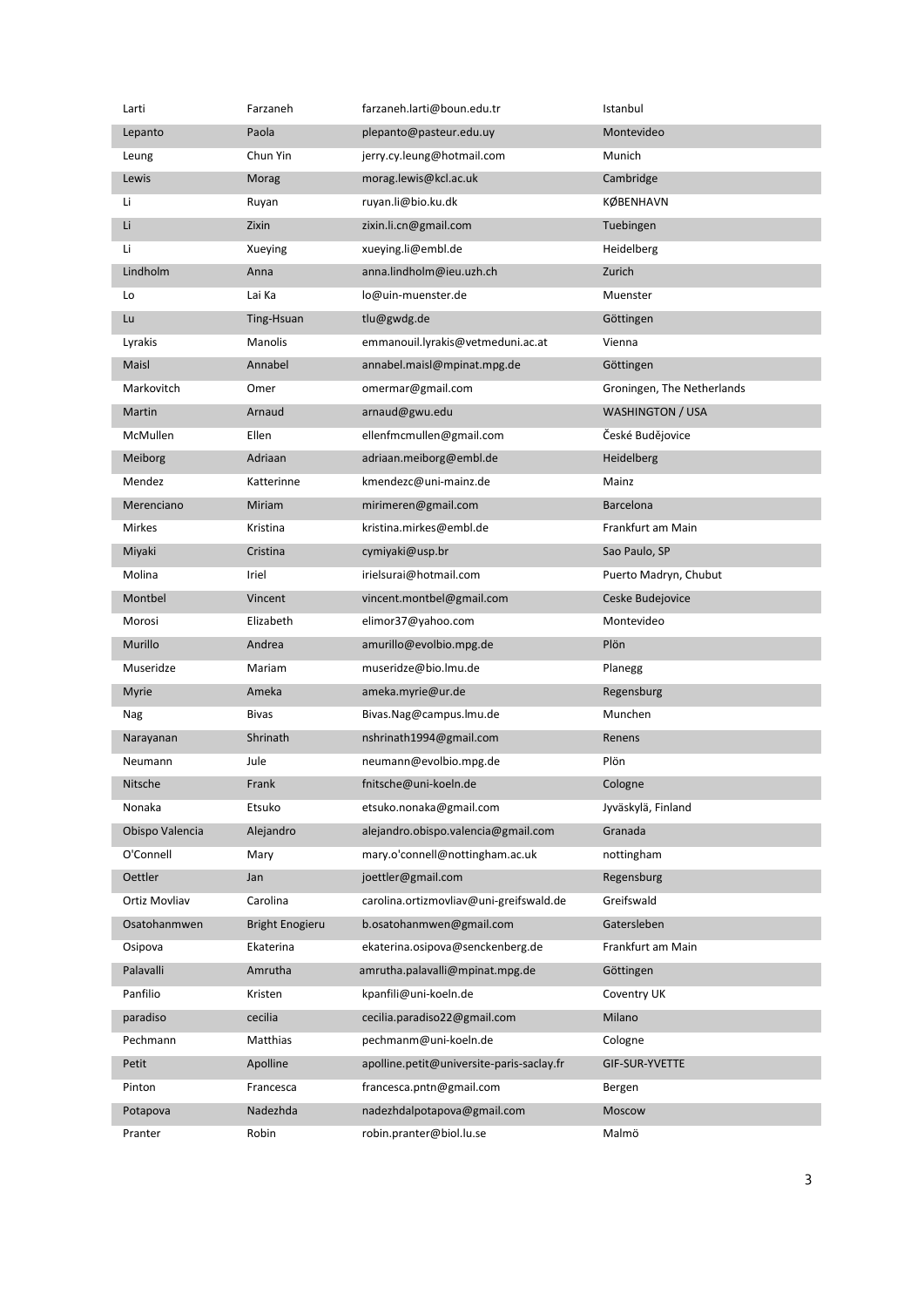| Price             | Peter            | pprice3@sheffield.ac.uk                  | Sheffield                          |
|-------------------|------------------|------------------------------------------|------------------------------------|
| Prieto Mulattieri | Claudia Estrella | claudiaprietorivera@gmail.com            | Rivera                             |
| Prohaska          | Sonja            | sonja@bioinf.uni-leipzig.de              | Leipzig                            |
| Purushotham       | Vaishnavi        | vp.cnrs@gmail.com                        | Montpellier                        |
| Rakic             | Mina             | b3015_2019@stud.bio.bg.ac.rs             | Belgrade                           |
| Ramachandran      | Kausthubh        | kausthubh.ramachandran@embl.de           | Heidelberg                         |
| Ramanathan        | Srishti          | Srishti.Ramanathan@campus.lmu.de         | Munich                             |
| Ratke             | Julia            | julia.ratke@physikalischebiologie.de     | Frankfurt am Main                  |
| Riederer          | Jana             | j.m.riederer@rug.nl                      | Groningen                          |
| Rodriguez Fuentes | Juliana          | juliana.rf312@gmail.com                  | Groningen                          |
| Rojas Pino        | John Winston     | jrojaspino@gmail.com                     | Lima                               |
| Roy               | Poornima         | poornima.roy@warwick.ac.uk               | Coventry                           |
| Roy Chowdhury     | Shalini          | shalinirc.21@gmail.com                   | Planegg                            |
| saadi             | somia            | somiasaadi@correo.ugr.es                 | Granada. spain                     |
| Sanaei            | Ehsan            | ehsansanai@gmail.com                     | <b>Brisbane</b>                    |
| Santhi Sekhar     | Pallavi          | pallavisekhar1111@gmail.cim              | Munich                             |
| Santiago-Rivera   | Edgardo          | edgardo.santiago@bm.uni-bayreuth.de      | Bayreuth                           |
| Santos            | Emília           | es754@cam.ac.uk                          | CAMBRIDGE                          |
| Sanz              | Anui             | anuimalla@gmail.com                      | Madrid                             |
| Schellens         | Sam              | sam.schellens@kuleuven.be                | Leuven                             |
| Schultner         | Eva              | eva.schultner@ur.de                      | Regensburg                         |
| Serga             | Svitlana         | luchiksveta05@gmail.com                  | Kyiv                               |
| Seton             | Louk             | seton@evolbio.mpg.de                     | Plön                               |
| Sharp             | Victoria         | vzs95@psu.edu                            | University Park, PA                |
| Sokolova          | Inna             | inna.sokolova@uni-rostock.de             | Rostock                            |
| Soletti           | Marin            | marin.soletti@etu.umontpellier.fr        | Montpellier                        |
| Soriano-Paños     | David            | dpanos@igc.gulbenkian.pt                 | <b>Oeiras</b>                      |
| Soto Carballo     | Daniel           | sotod1f@gmail.com                        | Sant Andreu de la Barca, Barcelona |
| Srinivasan        | Vani             | Vani.Srinivasan@campus.lmu.de            | Munich                             |
| Stracke           | Katharina        | k.stracke@uib.no                         | Bergen, Norway                     |
| Strobl            | Frederic         | frederic.strobl@physikalischebiologie.de | Frankfurt am Main                  |
| Tahami            | Mohadeseh        | tahami.m@hotmail.com                     | Jyväskylä                          |
| Tan               | Yin Xun          | yinxun.tan@evobio.eu                     | PJ                                 |
| Taylor            | Douglas          | drt3b@virginia.edu                       | Charlottesville, VA, 22904-4328    |
| Tietze            | Thomas           | mail@dieterthomastietze.de               | Worms                              |
| Tisthammer        | Kaho             | ktisthammer@gmail.com                    | San Mateo                          |
| Torrado Blanco    | Laura            | laura.torrado@udc.es                     | A Coruña                           |
| un Naeem          | Sabeel           | s.un@campus.lmu.de                       | Munich                             |
| Valenza           | Noemie           | no.valenza@icloud.com                    | Nelson                             |
| van den Bos       | Esther           | vandenbos@wwu.de                         | Münster                            |
| van der Zee       | Maurijn          | m.van.der.zee@biology.leidenuniv.nl      | Leiden                             |
| Van der Zwan      | Henriette        | henriettevdz@gmail.com                   | Potchefstroom                      |
| Vieira            | Cristina         | cristina.vieira@univ-lyon1.fr            | Villeurbanne                       |
| Vullien           | Aurore           | aurore.vullien@ijm.fr                    | PARIS                              |
| Wang              | Yangzi           | ywang1@uni-muenster.de                   | Muenster                           |